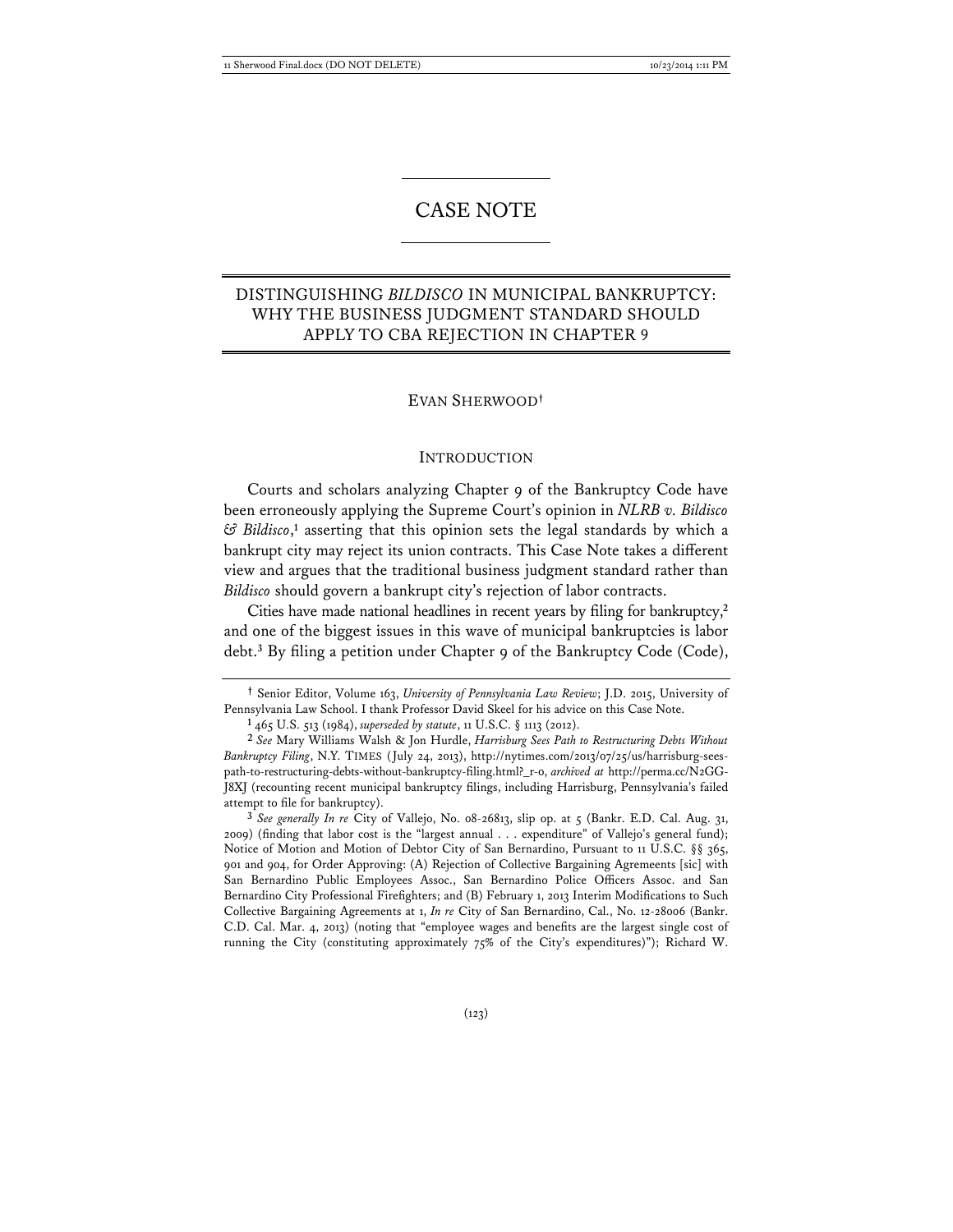cities may use 11 U.S.C. § 365(a) to reject labor contracts with public sector employees, subject to the "approval" of a bankruptcy court.**<sup>4</sup>** The Code, however, does not establish what approval standard a bankruptcy court should apply. Courts that have addressed this issue hold that the appropriate rejection standard is *Bildisco*, a 1984 Supreme Court opinion that dealt with the rejection of private sector labor contracts in Chapter 11 cases.**<sup>5</sup>** Commentators generally agree that this approach is correct.**<sup>6</sup>** To the extent that commentators disagree with this approach, they argue that state law should provide the standard for rejecting labor contracts.**<sup>7</sup>** This Case Note disagrees with all of these courts and commentators, arguing instead for the traditional business judgment standard.

In Part I, this Case Note examines the background of the *Bildisco* rejection standard and its erroneous application in Chapter 9 cases. Arguing that the *Bildisco* standard is not controlling in a Chapter 9 case, Part II explains why it is limited to labor contracts regulated by federal labor law and subject to rejection in Chapter 11 cases. In Part III, this Case Note analyzes Chapter 9 of the Bankruptcy Code and shows why the business judgment standard should control collective bargaining agreement (CBA) rejection.

**5** *See In re* City of Vallejo, 403 B.R. 72, 77-78 (Bankr. E.D. Cal. 2009) (holding that *Bildisco*'s standard applies in a municipal bankruptcy after noting that 11 U.S.C. § 1113 was "not incorporated into chapter 9"), *aff'd* IBEW, Local 2376 v. City of Vallejo (*In re* City of Vallejo), 432 B.R. 262 (E.D. Cal. 2010); Orange Cnty. Emps. Ass'n v. Cnty. of Orange (*In re* Cnty. of Orange), 179 B.R. 177, 183 (Bankr. C.D. Cal. 1995) ("*Bildisco* applies in Chapter 9 since Congress has had numerous opportunities to limit its effect by incorporating § 1113 into Chapter 9.").

**6** *See, e.g.*, Ryan Preston Dahl, *Collective Bargaining Agreements and Chapter 9 Bankruptcy*, 81 AM. BANKR. L.J. 295, 321 (2007) ("[A] municipal debtor's motion to reject its CBAs should be governed by § 365 and the Court's decision in *Bildisco*.").

**7** *See, e.g.*, Barry Winograd, *San Jose Revisited: A Proposal for Negotiated Modification of Public Sector Bargaining Agreements Rejected Under Chapter 9 of the Bankruptcy Code*, 37 HASTINGS L.J. 231, 319 (1985) (arguing that "[u]nilateral employer action modifying or repudiating terms established by public sector collective bargaining agreements should be barred," whether before or after court approval, "until, if required by state law, the parties have renegotiated in good faith, reached an agreement or impasse, or a fiscal emergency excuses contract impairment").

Trotter, *Running on Empty: Municipal Insolvency and Rejection of Collective Bargaining Agreements in Chapter 9 Bankruptcy*, 36 S. ILL. U. L.J. 45, 46 (2011) (observing that labor costs imposed by collective bargaining agreements "are among the most costly items on local balance sheets").

**<sup>4</sup>** *See* 11 U.S.C. § 365(a) (2012) (giving bankrupt entities the power to reject executory contracts through their trustees, subject to court approval); *see also id.* § 901(a) (listing 11 U.S.C. § 365 among the statutory provisions that apply to Chapter 9 debtors).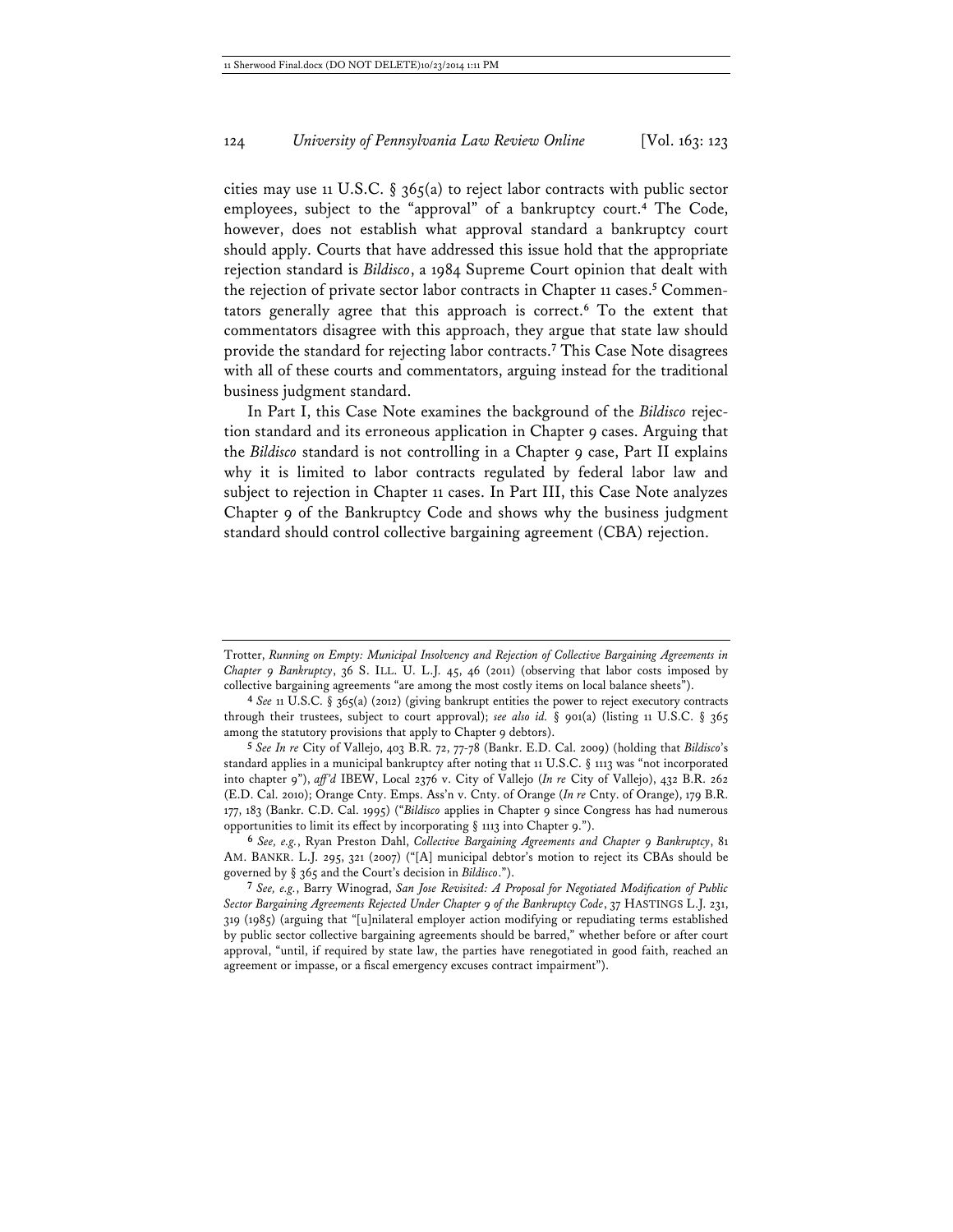#### I. THE BACKGROUND FACTS OF *BILDISCO* AND ITS (ERRONEOUS) USE IN CHAPTER 9

Bildisco & Bildisco, a New Jersey partnership, filed for Chapter 11 bankruptcy in 1980.**<sup>8</sup>** Bildisco's employees were represented by a union,**<sup>9</sup>** which had negotiated a CBA with Bildisco under the National Labor Relations Act (NLRA)**<sup>10</sup>** that established wages and health benefits for Bildisco employees.**<sup>11</sup>** Once Bildisco filed for bankruptcy, it petitioned the Bankruptcy Court for approval of its plan to reject the labor agreement under 11 U.S.C. § 365(a).<sup>12</sup> Section 365(a) provides that "subject to the court's approval" debtors in bankruptcy may "reject any executory contract."**<sup>13</sup>** As a traditional rule in bankruptcy, courts considering such motions would approve rejection under a deferential business judgment standard.**<sup>14</sup>**

The union challenged Bildisco's decision to reject the agreement, arguing that if Bildisco rejected the agreement under  $\S$  365(a), it would violate another federal statute: section 8(a) of the NLRA,**15** which requires collective bargaining between employer and employees before changing contract terms.**<sup>16</sup>** Thus, a conflict arose between two federal statutes: the Bankruptcy Code and the NLRA.**<sup>17</sup>** The Code allowed a Chapter 11 debtor-in-possession to reject contracts, while the NLRA shielded labor contracts from rejection.

To resolve this conflict, the Supreme Court decided to create a new rejection standard that would replace the traditional business judgment standard. This new standard, derived from policies surrounding both the

**13** 11 U.S.C. § 365(a).

**15** 29 U.S.C. § 158(a).

**16** *See Bildisco*, 465 U.S. at 518-19 (describing how Local 408 filed unfair labor practice charges with the NLRB).

**17** *See* Century Brass Prods., Inc. v. UAW (*In re* Century Brass Prods., Inc.), 795 F.2d 265, 274 (2d. Cir. 1986) (referring to the issue in *Bildisco* as an "unavoidable conflict between federal labor law and bankruptcy law").

**<sup>8</sup>** NLRB v. Bildisco & Bildisco, 465 U.S. 513, 517 (1984), *superseded by statute*, 11 U.S.C. § 1113 (2012). **9** *Id.* at 517-18.

**<sup>10</sup>** *See* 29 U.S.C. §§ 151–69 (2012) (establishing employees' right to organize and defining unfair labor practices). The National Labor Relations Act, enacted in 1935, established the workers' right to unionize and bargain collectively with their employers. *See generally* NLRB v. Jones & Laughlin Steel Corp., 301 U.S. 1, 22-24 (1937) (describing the act's statutory scheme).

**<sup>11</sup>** *See Bildisco*, 465 U.S. at 518 (noting how the CBA required "payment of health and pension benefits" and "wage increases").

**<sup>12</sup>** *Id.*

**<sup>14</sup>** *See, e.g.*, Lubrizol Enters., Inc. v. Richmond Metal Finishers, Inc., 756 F.2d 1043, 1047 (4th Cir. 1985) (holding that under the business judgment test, the debtor's decision to reject a contract must be "accepted by courts unless it is shown that the bankrupt's decision was one taken in bad faith or in gross abuse of the bankrupt's retained business discretion"), *superseded by statute on other grounds*, 11 U.S.C. § 365(n) (establishing a special rejection standard for intellectual property licenses).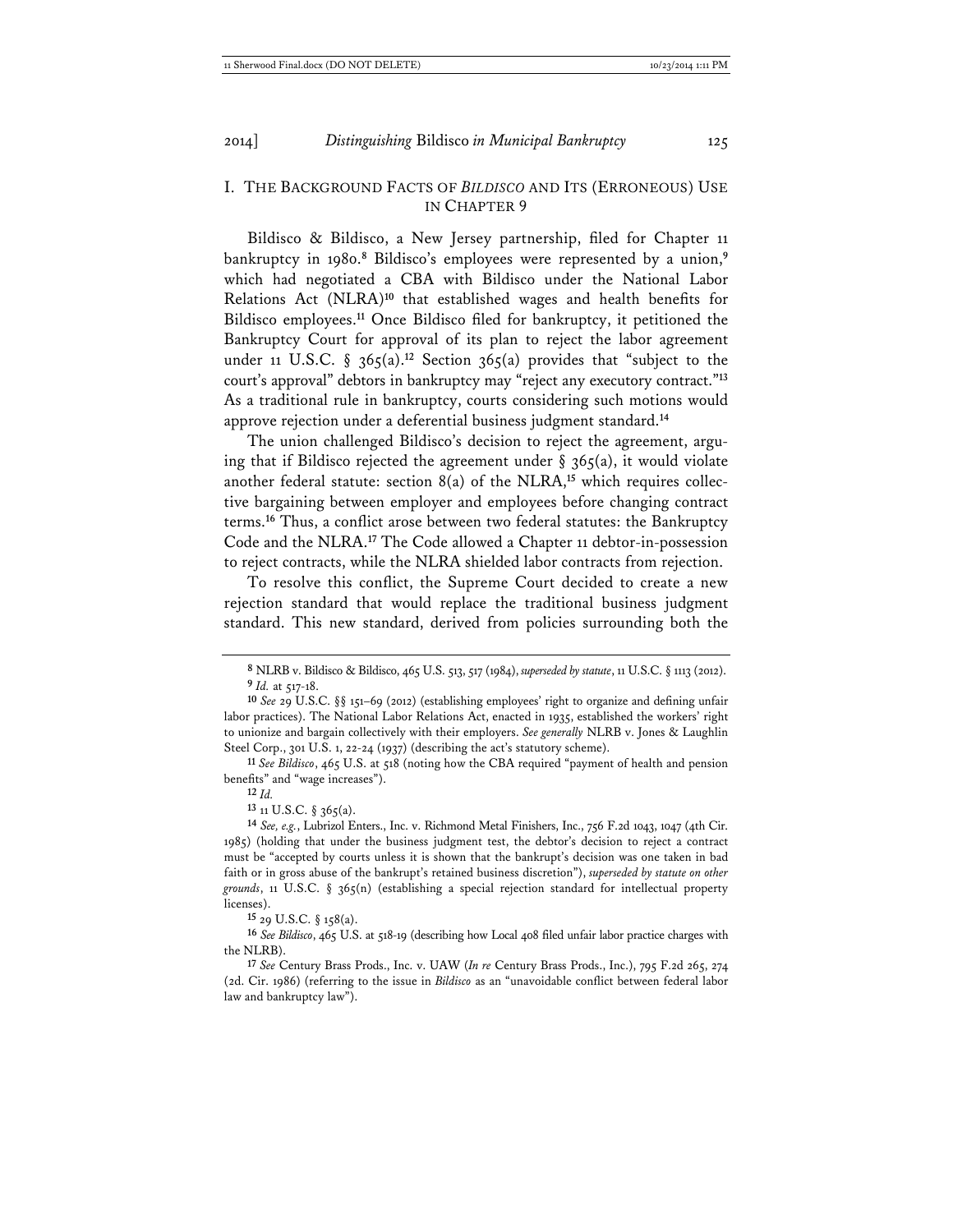NLRA and Chapter 11, would resolve the conflict between the Code and the NLRA by giving effect to both statutes.**<sup>18</sup>**

The Court first reasoned that, given Chapter 11 policy, a debtor-in-possession must be able to reject collective bargaining agreements under  $\S$  365(a).<sup>19</sup> The Court explained that "[s]ince the policy of Chapter 11 is to permit successful rehabilitation of debtors, rejection should not be permitted without a finding that that policy would be served by such action."**<sup>20</sup>** Thus, guided by Chapter 11 policy, the Supreme Court looked to circuit court precedent on standards for approving CBA rejection in Chapter 11 proceedings.**<sup>21</sup>** The lower courts were split on the issue, but they all relied on tests that were accepted at the time for general contract rejection in Chapter 11 bankruptcies.**<sup>22</sup>** One of the two tests, the "burden" test, permits rejection only of contracts for which performance will result in a loss.**<sup>23</sup>** The other, the "balancing" test, permits rejection only if the cost the nondebtor suffers from rejecting the contract is disproportionate to the gain the debtor receives from the rejection.**<sup>24</sup>** Without examining these underlying tests or discussing their merits, the Supreme Court held that bankruptcy courts should approve a Chapter 11 debtor's request to reject a CBA if the debtor can show that it "burdens the estate" and if "the equities balance" in favor of rejection.**<sup>25</sup>**

**21** *Id.* at 523-26 (discussing cases from the Second, Third, Ninth, and Eleventh Circuits).

**<sup>18</sup>** *Bildisco*, 465 U.S. at 524-26 (citing the "policy of Chapter 11" and the NLRA as the basis for the new standard).

**<sup>19</sup>** *See id.* at 524-25 (holding that, though "the rights of workers under collective-bargaining agreements are important, . . . rejection of the collective-bargaining agreement [may be] necessary to prevent the debtor from going into liquidation").

**<sup>20</sup>** *Id.* at 527. The Court also stressed: "the authority to reject an executory contract is vital to the basic purpose of a Chapter 11 reorganization, because rejection can release the debtor's estate from burdensome obligations that can impede a successful reorganization." *Id.* at 528.

**<sup>22</sup>** *See In re* Carey Transp., Inc., 50 B.R. 203, 205 (Bankr. S.D.N.Y. 1985) (explaining the circuit split prior to *Bildisco*).

**<sup>23</sup>** *See, e.g.*, Am. Brake Shoe & Foundry Co. v. N.Y. Rys. Co., 278 F. 842, 844 (S.D.N.Y 1922) (holding that contracts should be rejected only when performance would result in an "actual loss" to the performing party).

**<sup>24</sup>** *See, e.g.*, Robertson v. Pierce (*In re* Huang), 23 B.R. 798, 801 (B.A.P. 9th Cir. 1982) (finding that a "balancing of interests" is acceptable when deciding whether to approve contract rejection).

**<sup>25</sup>** *Bildisco*, 465 U.S. at 524-26 (citing Local Union 20 v. Brada Miller Freight Sys., Inc. (*In re* Brada Miller Freight Sys., Inc.), 702 F.2d 890 (11th Cir. 1983), and Bhd. of Ry., Airline & S.S. Clerks v. REA Express, Inc., 523 F.2d 164 (2d Cir. 1975)). *Bildisco* did not clearly enunciate its reasoning for choosing these tests. Instead, the Court simply cited the relevant appellate authorities and held that both the "balancing" and "burden" tests must be applied to CBA rejection in Chapter 11 proceedings.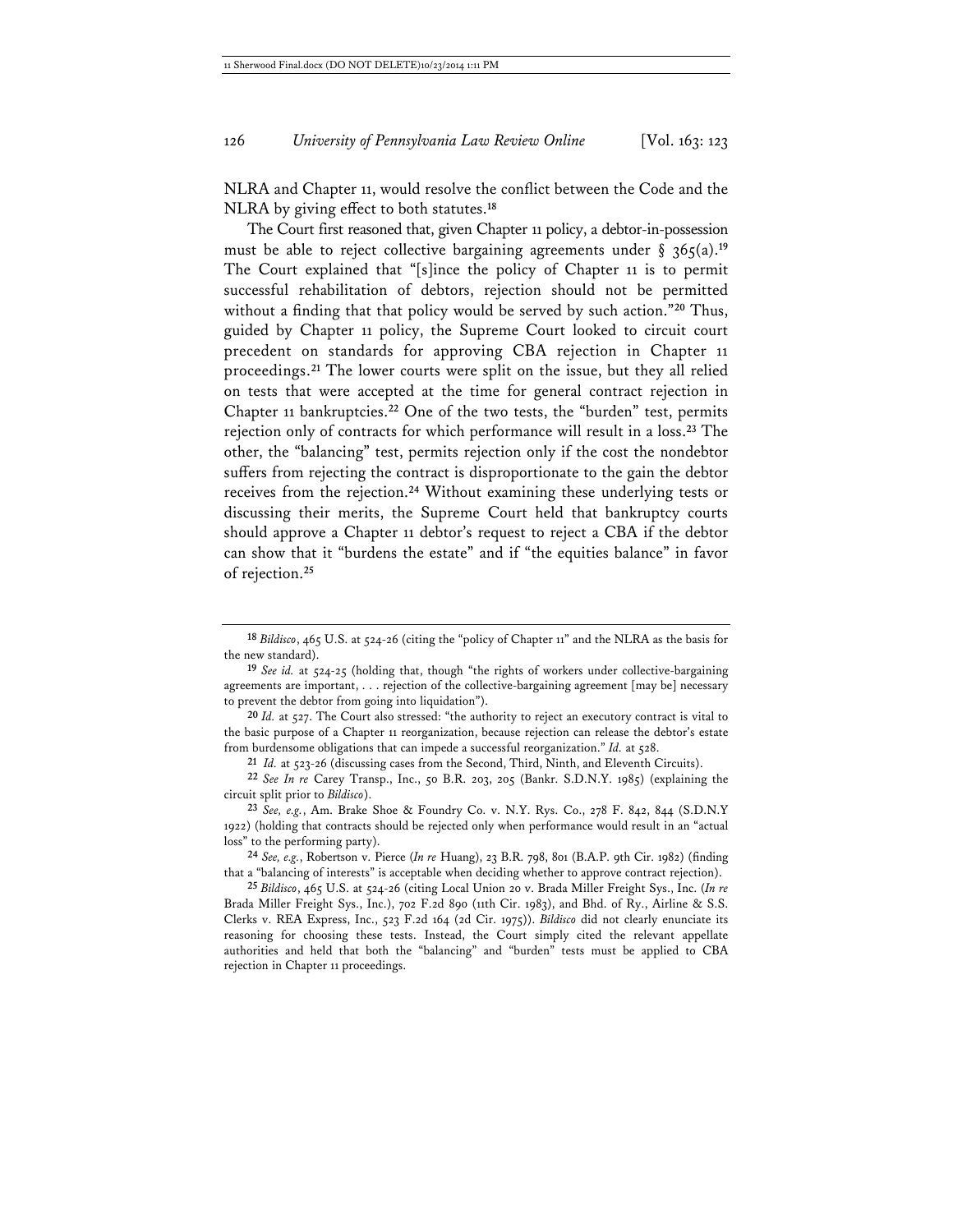The Supreme Court also ruled that "the policies of the NLRA" must be "adequately served" by the rejection standard.**<sup>26</sup>** The NLRA's policy, the Supreme Court said, was to avoid labor strife and to encourage collective bargaining by "generally requir[ing] that employers and unions reach their own agreements on terms and conditions of employment free from governmental interference."**<sup>27</sup>** Based on this policy, the *Bildisco* Court held that, before a Chapter 11 debtor-in-possession could reject a collective bargaining agreement, the debtor must show that "reasonable efforts to negotiate a voluntary modification have been made and are not likely to produce a prompt and satisfactory solution."**<sup>28</sup>**

The *Bildisco* test for rejection of federally protected CBAs can thus be summarized as having three prongs: (1) the labor agreement must burden the bankruptcy estate, (2) a balancing of the equities must favor rejection, and (3) reasonable efforts to negotiate a voluntary modification must have been made and are not likely to produce a prompt and satisfactory solution.<sup>29</sup> This test resolved the conflict between  $\S$  365(a) of the Bankruptcy Code as applied to CBAs in Chapter 11 and § 8(a) of the NLRA.

Labor unions strongly objected to the *Bildisco* decision, which they believed made it too easy for bankrupt companies to reject a CBA.**<sup>30</sup>** Just five months after the *Bildisco* decision was announced, and after significant union lobbying, Congress enacted 11 U.S.C. § 1113, which overruled *Bildisco* by creating a specific procedure for rejection of federally protected CBAs in Chapter 11 cases.**<sup>31</sup>**

Section 1113, as courts often note, applies to Chapter 11 cases only.**<sup>32</sup>** This limited application is sensible, given that *Bildisco* confined itself to Chapter 11

**<sup>26</sup>** *Id.* at 526.

**<sup>27</sup>** *Id.*

**<sup>28</sup>** *Id.*

**<sup>29</sup>** *See* IBEW, Local 2376 v. City of Vallejo (*In re* City of Vallejo), 432 B.R. 262, 270 (E.D. Cal. 2010) (citing *Bildisco*, 465 U.S. at 526).

**<sup>30</sup>** *See* James J. White, *The* Bildisco *Case and the Congressional Response*, 30 WAYNE L. REV. 1169, 1191 (1984) (detailing how union representatives sought to overturn *Bildisco* as Congress debated whether and how to extend the bankruptcy courts' jurisdiction).

**<sup>31</sup>** *See* Wheeling-Pittsburgh Steel Corp. v. United Steelworkers of Am., 791 F.2d 1074, 1082-83 (3d Cir. 1986) (examining Congress's enactment of § 1113 to overrule *Bildisco*); 130 CONG. REC. S8888-8900 (daily ed. June 29, 1984) (detailing the ways § 1113 sought to overturn *Bildisco*).

**<sup>32</sup>** *See* Carpenters Health & Welfare Trust Funds for Cal. v. Robertson (*In re* Rufener Constr., Inc.), 53 F.3d 1064, 1068 (9th Cir. 1995) ("Reading the language of § 1113 in its entirety, we conclude that it is applicable only to bankruptcies filed under Chapter 11."); *In re* Rufener Constr. Co., Inc., No. 98-0183, 1993 WL 165331, at \*2 (N.D. Cal. May 4, 1993) (holding that § 1113 "was intended for application in Chapter 11 cases only" and was therefore inapplicable in a Chapter 7 case); *In re* Liberty Fibers Corp., No. 05-5387, 2007 WL 2471446, at \*3 (Bankr. E.D. Tenn. Aug. 27, 2007) ("Under the statutory scheme of the Bankruptcy Code, § 1113 applies only in a chapter 11 case."); *see also In re* Certified Air Techs., Inc., 300 B.R. 355, 359 n.11 (Bankr. C.D. Cal. 2003)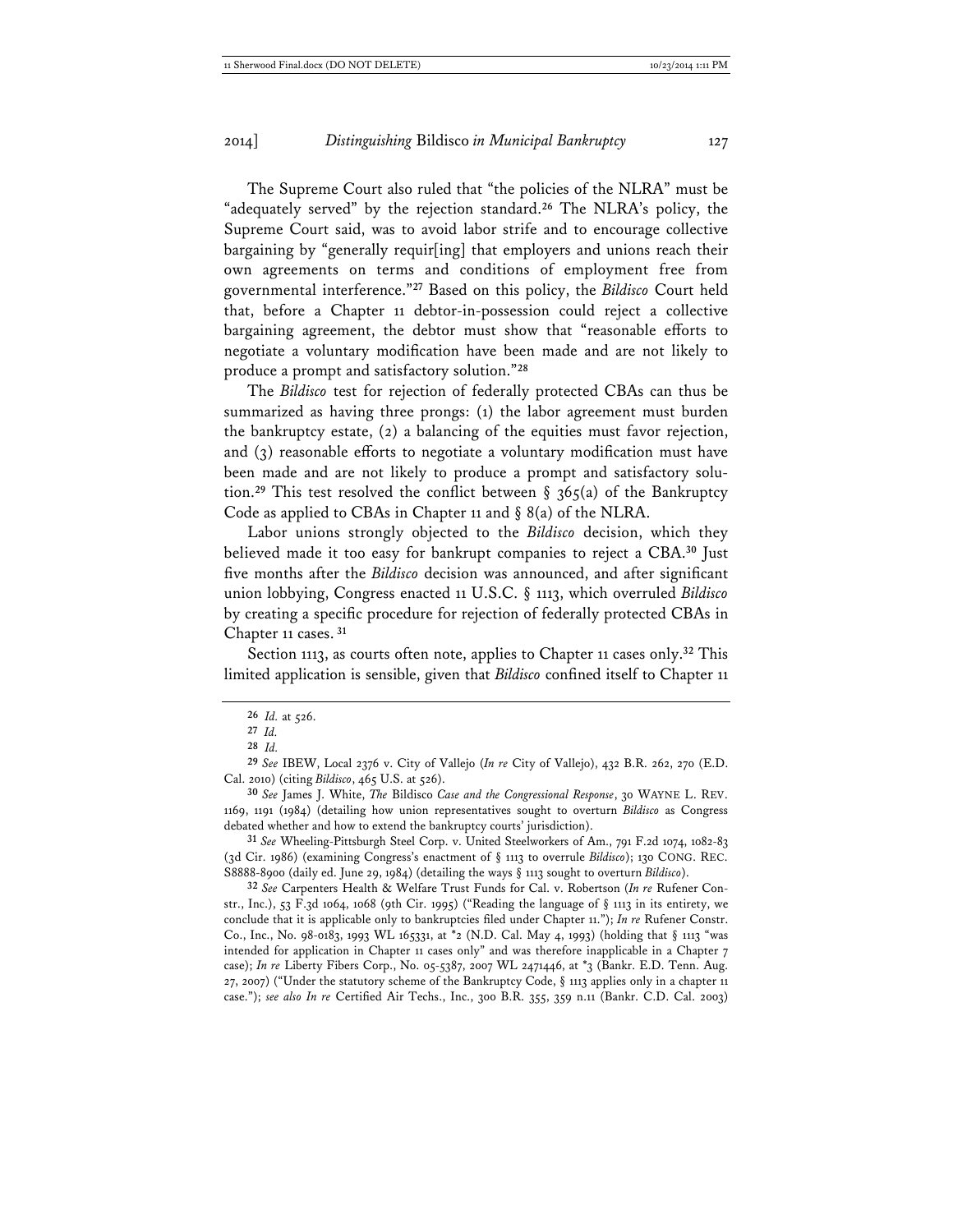cases, and given that Congress intended to overrule *Bildisco*, a Chapter 11 case. Moreover, § 1113 clearly does not apply in Chapter 9 cases because it does not appear in § 901(a) of the Code, which lists all non–Chapter 9 Code provisions applicable to Chapter 9 cases.**<sup>33</sup>** Although Congress considered adding a provision similar to § 1113 to Chapter 9 in 1991, it never did so.**<sup>34</sup>** Commentators have since speculated about why Congress did not extend § 1113 to Chapter 9. One view is that the omission of  $\S$  1113 was simply an accident.**<sup>35</sup>** Another view, noted by the district court in the *Vallejo* bankruptcy, is that Congress feared a Tenth Amendment violation, as federal regulation of state and local government CBAs could intrude on state sovereignty.**<sup>36</sup>** No matter which view is correct, it is clear that  $\S$  1113's applicability is limited to Chapter 11 cases.

*Bildisco* was left as bad law, overruled by Congress, until an unprecedented event occurred in 1994: Orange County, California filed for bankruptcy after badly mismanaging its investments.**<sup>37</sup>** It was the largest municipal bankruptcy filing in history at that time, and it shocked the nation.**<sup>38</sup>** Upon filing, the county began to unilaterally modify its CBAs and requested both court approval of the modifications and permission to reject the CBAs.**<sup>39</sup>**

**35** *See* Michael W. McConnell and Randal C. Picker, *When Cities Go Broke: A Conceptual Introduction to Municipal Bankruptcy*, 60 U. CHI. L. REV. 425, 467 (1993) ("Without explanation, and possibly through inadvertence, Congress neglected to make  $\lceil \S$  1113] applicable to Chapter 9.").

**36** *See* IBEW, Local 2376 v. City of Vallejo (*In re* City of Vallejo), 432 B.R. 262, 271 (E.D. Cal. 2010) ("[C]ongress may have decided against adding a section 1113 to Chapter 9 out of concern about encroaching on states['] rights under the Tenth Amendment.").

**37** *See Cnty. of Orange*, 179 B.R. at 179-80 (recounting the factual background of Orange County's Chapter 9 filing).

**38** *See* Cnty. of Orange v. Merrill Lynch & Co., Inc. (*In re* Cnty. of Orange), 241 B.R. 212, 214 (Bankr. C.D. Cal. 1999) (describing the County's 1994 bankruptcy filing as the "largest municipal bankruptcy in history"); *Cnty. of Orange*, 179 B.R. at 179 ("[T]he County and its Investment Pools . . . shocked the nation by filing Chapter 9 petitions in bankruptcy.").

**39** *See Cnty. of Orange*, 179 B.R. at 179-80 (noting how, through "Resolutions," the County terminated many employee rights and gave "agency and department heads complete freedom to terminate employees in order to meet certain specified reductions").

<sup>(&</sup>quot;Section 1113 does not apply to cases pending under chapter 7 or chapter 9."); Orange Cnty. Emps. Ass'n v. Cnty. of Orange (*In re* Cnty. of Orange), 179 B.R. 177, 183 (Bankr. C.D. Cal. 1995) ("There is no indication in the Congressional record of any discussion about the applicability of  $\S$ 1113 in Chapter 9.").

**<sup>33</sup>** *See* 11 U.S.C. § 901(a) (2012) (omitting § 1113).

**<sup>34</sup>** *See* Municipal Employee Protection Amendments of 1991, H.R. 3949, 102d Cong. § 2(c) (1991), *available at* http://thomas.loc.gov/cgi-bin/query/z?c102:H.R.3949.IH:, *archived at* http:// perma.cc/B793-9TAU (proposing that before a contract rejection, a city must have "fully exhausted State law procedures for the bargaining, implementation, and amendment of a collective bargaining agreement"); *see also Cnty. of Orange*, 179 B.R. at 183 n.15 (examining H.R. 3949 and noting that Congress "contemplated enacting a '§ 1113-like' statute for Chapter 9").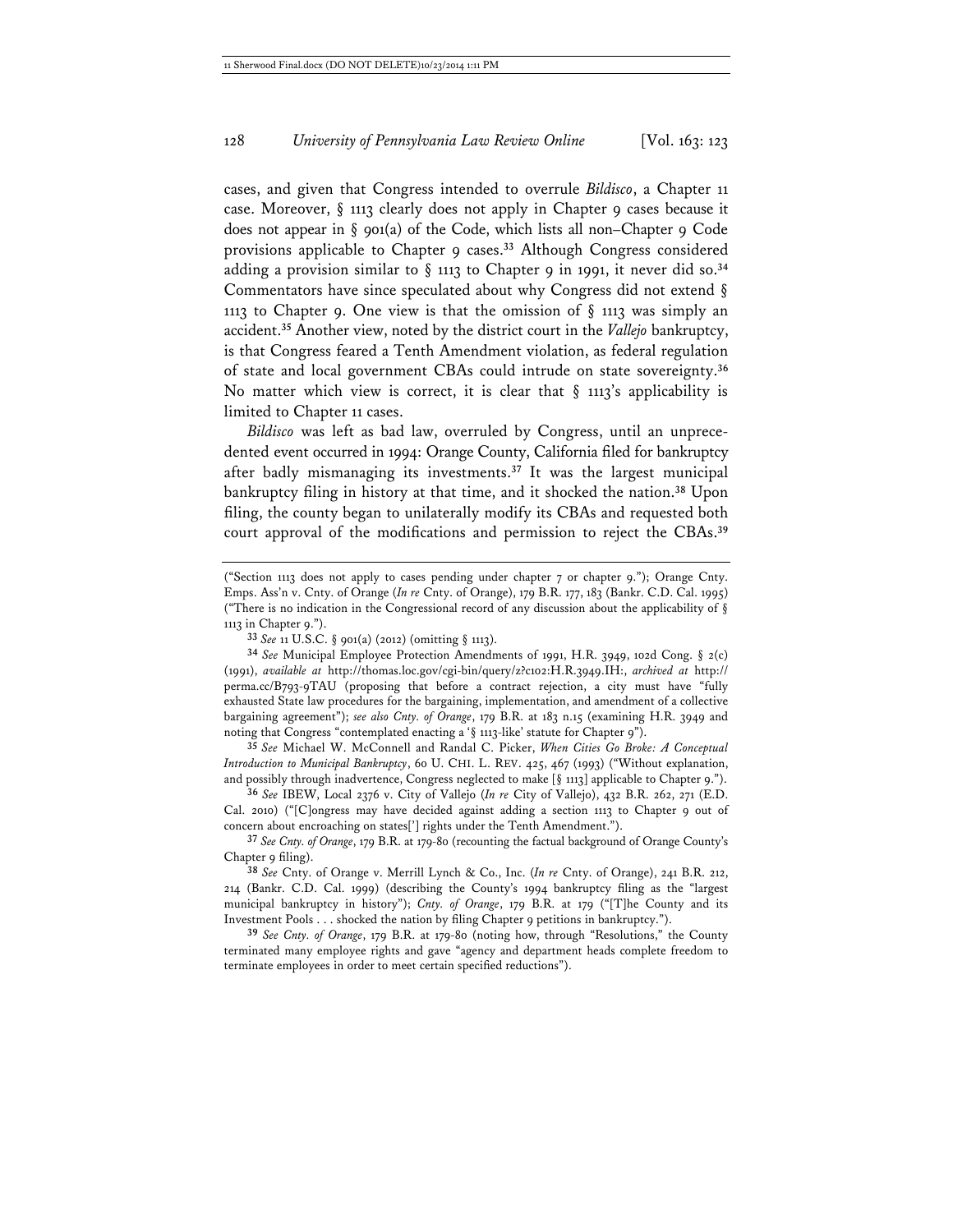The county employees' unions responded by requesting a temporary restraining order (TRO) from the bankruptcy court.**<sup>40</sup>** The question facing the court was whether to grant the TRO, and so the court did not need to rule on the merits of the county's request. Instead, the question was whether the county was likely to succeed on the merits.**<sup>41</sup>**

In arguing against the TRO, the county cited *Bildisco*. **<sup>42</sup>** The county claimed that the TRO should be denied because *Bildisco*'s rejection standard likely applied to a Chapter 9 case and because, under *Bildisco*, the county would prevail on the merits in rejecting its employees' CBA.**<sup>43</sup>** The court agreed with the county's argument, reasoning that, while 11 U.S.C.  $\S$  1113 overruled *Bildisco*, § 1113 was never incorporated into Chapter 9 of the Bankruptcy Code.**<sup>44</sup>** Therefore, the court held, *Bildisco* controlled in Chapter 9 proceedings.**<sup>45</sup>**

This holding is problematic, however, for one key reason: it assumes that, in § 1113's absence, *Bildisco*'s rejection standard would apply to a Chapter 9 case. The *Orange County* court failed to notice that *Bildisco*'s language confined itself to labor contracts negotiated under the NLRA and subject to rejection in *Chapter 11* proceedings, and so it never questioned whether *Bildisco* also applied to *Chapter 9*. In the end, however, the *Orange County* court never needed to fully address this question. The parties settled this aspect of the litigation before the court's decision was even released for publication.**<sup>46</sup>**

*In re City of Vallejo* was the next case to consider CBA rejection in Chapter 9, and the bankruptcy and district courts followed the same mistaken

**42** *Cnty. of Orange*, 179 B.R. at 181.

**43** *See id.* ("[T]he County contends that . . . *Bildisco* controls and allows it the flexibility to make unilateral changes to the [CBAs].").

**46** *See id.* at 185 n.21 (revealing that the parties resolved most of their differences through "multiple meet and confer sessions and a settlement conference" and that the court approved a negotiated preliminary injunction in February 1995, a month before the court's opinion was released).

**<sup>40</sup>** *Id.* at 179.

**<sup>41</sup>** *Id.* at 181 (citing Ninth Circuit case law for the proposition that injunctive relief like a TRO must be granted only if (1) there is "a probable success on the merits and the possibility of irreparable harm," or (2) serious questions exist about the merits and the balance of hardships significantly favors finding for the moving party); *see also* Douds v. Wine, Liquor & Distillery Workers Union, Local 1, 75 F. Supp. 184, 187 (S.D.N.Y. 1947) ("The Court does not, by the granting of this temporary restraining order, pass upon the ultimate merits of the issues raised by the allegations of the petition  $\dots$ .").

**<sup>44</sup>** *See id.* at 182-83 ("Labor unions were very upset at the Supreme Court's decision in *Bildisco* . . . . In response Congress passed § 1113. It did not, however, change Chapter 9 to make § 1113 applicable." (footnote omitted)).

**<sup>45</sup>** *Id.* at 183 ("Given this history, I conclude that *Bildisco* applies in Chapter 9 since Congress has had numerous opportunities to limit its effect by incorporating  $\S$  1113 into Chapter 9."). The court was correct that § 1113 was never incorporated into Chapter 9. However, this does not mean that *Bildisco* necessarily applies in Chapter 9 cases.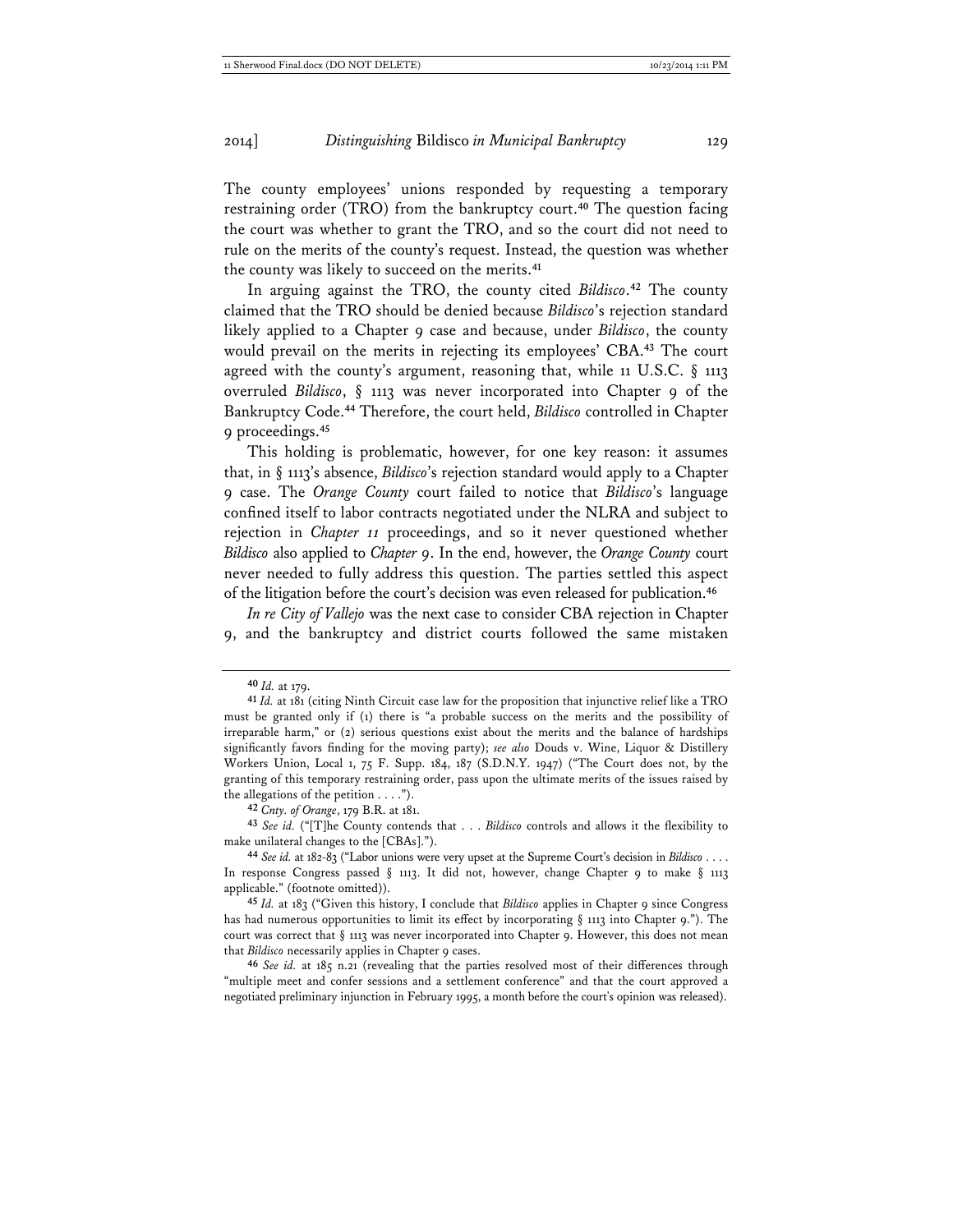reasoning as the *Orange County* court. Citing the *Orange County* TRO opinion, the *Vallejo* bankruptcy court held that § 1113 "is not incorporated into chapter 9" and thus *Bildisco* provided the standard for rejection.**<sup>47</sup>** Like the *Orange County* court, the *Vallejo* court did not consider whether *Bildisco* actually applied to Chapter 9 cases.

Perhaps the *Vallejo* court ignored this issue because none of the parties forcefully raised it. In *Vallejo*, the unions' opposition brief used only one sentence to make the argument that *Bildisco* did not apply to Chapter 9 cases.**<sup>48</sup>** Instead, the unions focused their arguments on § 1113 and state law. They argued that "bankruptcy courts should be guided by Section 1113's requirements, as well as by state collective bargaining law."**<sup>49</sup>**

The issue of CBA rejection in Chapter 9 was again raised when San Bernardino, California, moved to reject its union contracts after filing for bankruptcy in 2012.**<sup>50</sup>** During hearings on this issue, the *San Bernardino* court indicated that it would follow the *Vallejo* and *Orange County* precedents and would hold that *Bildisco* controls in a Chapter 9 case, because § 1113 had not been incorporated into Chapter 9.**<sup>51</sup>** On September 11, 2014, the court issued a preliminary ruling that it would allow rejection of a union contract, pending the resolution of an evidentiary question.**<sup>52</sup>** The court has not yet made a final decision on this matter.**<sup>53</sup>**

**48** Unions Opposition to Debtor's Motion for Approval of Rejection of Collective Bargaining Agreements at 10, *In re* City of Vallejo, 403 B.R. (No. 08-26813).

**<sup>47</sup>** *In re* City of Vallejo, 403 B.R. 72, 78 (Bankr. E.D. Cal. 2009), *aff'd*, IBEW, Local 2376 v. City of Vallejo (*In re* City of Vallejo), 432 B.R. 262, 272 (E.D. Cal. 2010) (affirming the bankruptcy court's holding and agreeing with the bankruptcy court's reasoning).

**<sup>49</sup>** *Id.* at 12. This was a sensible argument for the unions to make, given that their goal was to *prevent* rejection (and not to *obtain* rejection under *Bildisco*).

**<sup>50</sup>** *See* City of San Bernardino, 499 B.R. 776, 780 (Bankr. C.D. Cal. 2013) ("[O]n August 1, 2012, the City filed its petition for chapter 9 . . . ."); Transcript of Oral Argument at 1, *In re* City of San Bernardino, No. 12-28006 (Bankr. C.D. Cal. Apr. 4, 2013) (discussing the city's motion to reject its collective bargaining agreements under 11 U.S.C. § 365).

**<sup>51</sup>** *See id.* at 8 ("Clearly, the legislature has had the opportunity to eviscerate the Bildisco ruling, as it did in Chapter  $11[\ldots]$ ... [I]t has not done that in Chapter 9, and therefore, I would ... find that the measurement of whether or not contracts should be . . . measured by Bildisco.").

**<sup>52</sup>** Steven Church, *San Bernardino Can End Firefighters' Contract, Judge Says*, BLOOMBERG (Sept. 11, 2014), http://www.bloomberg.com/news/2014-09-11/san-bernardino-can-end-firefighterscontract-judge-says.html*, archived at* http://perma.cc/C9YB-ZHQG (explaining how the bankruptcy judge believed the contract would "burden" the city's recovery).

**<sup>53</sup>** *But see* Notice of Appeal at 1, *In re* City of San Bernardino, No. 14-2073 (C.D. Cal. Oct. 8, 2014) (notifying the district court, the bankruptcy court, and the city about the firefighters' union's decision to appeal the preliminary order).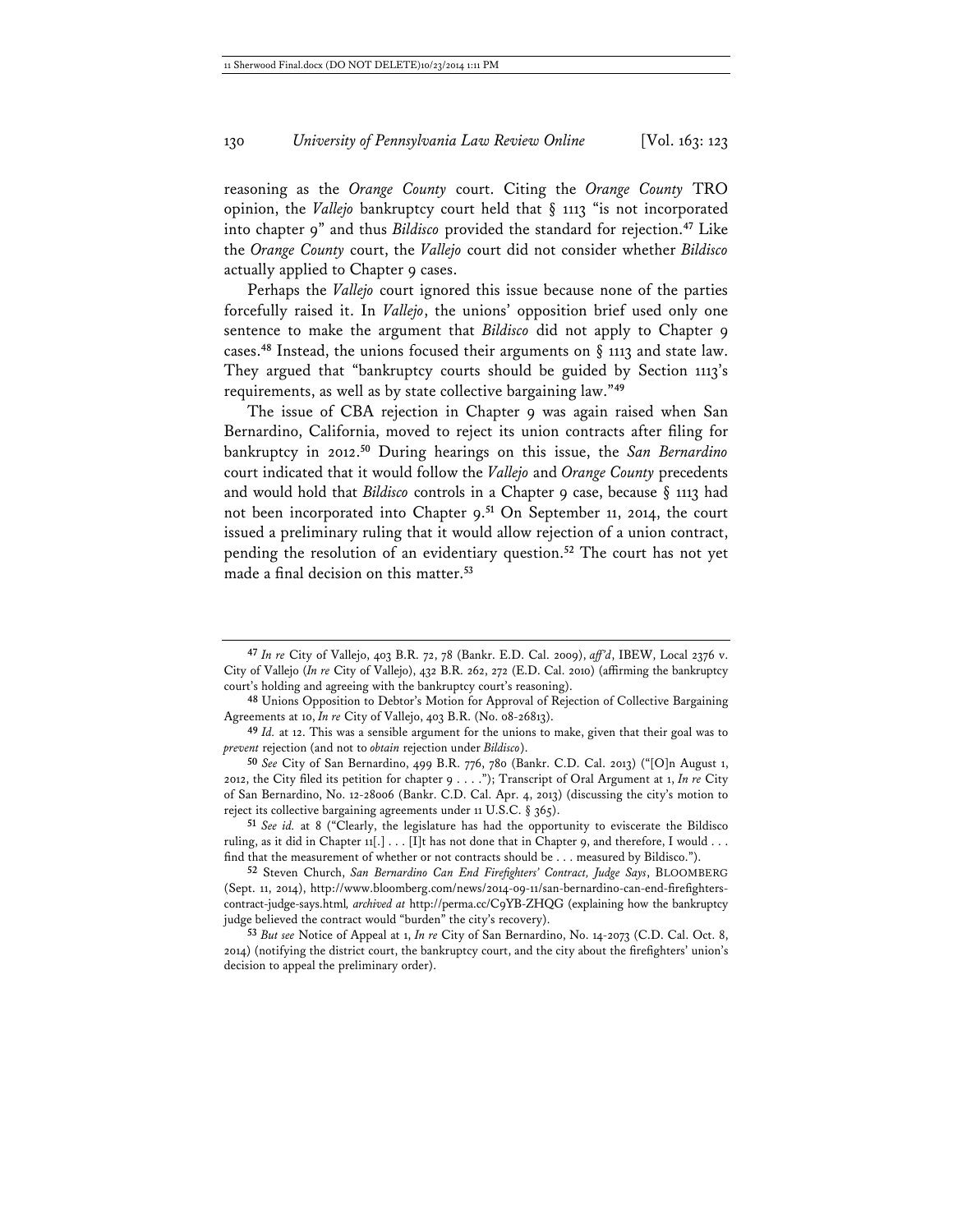The failure of the *Orange County*, *Vallejo*, and *San Bernardino* courts to consider whether *Bildisco* properly applies to Chapter 9 cases is troubling.**<sup>54</sup>** These courts simply assumed that, unless overruled by § 1113, *Bildisco* controlled the CBA rejection process in Chapter 9 cases. This error has now become "judicial consensus."**<sup>55</sup>** This position, however, is incorrect. *Bildisco*'s rejection standard should not control in a Chapter 9 case.

#### II. *BILDISCO*'S THREE-PRONG REJECTION TEST IS NOT MANDATORY AUTHORITY IN A CHAPTER 9 CASE

*Bildisco* is not binding law in a Chapter 9 case for three reasons: (1) *Bildisco*'s holding was limited to CBAs negotiated under the NLRA, and thus does not apply to CBAs created under state law; (2) *Bildisco*'s holding was limited to Chapter 11 cases; and (3) recent court decisions have rejected the *Bildisco* standard's "balancing" and "burden" prongs as contrary to bankruptcy policy. Because public employee labor contracts are not regulated by the NLRA, because cities do not file for bankruptcy in Chapter 11, and because *Bildisco*'s standard does not serve bankruptcy policy, the case is not binding authority on the question of CBA rejection in Chapter 9.

#### A. *Public Employee CBAs Are Regulated by State Law, Not the NLRA, and* Bildisco *Is Limited to Labor Contracts Under the NLRA*

Municipal employee CBAs are not negotiated under the NLRA, and so *Bildisco* is not mandatory authority when municipal debtors reject a CBA in Chapter 9.**<sup>56</sup>** The NLRA covers only private employers, exempting states and

**<sup>54</sup>** These are the only courts to have reached this question as of 2014. Another case, *In re City of Stockton*, agreed with *Orange County* and *Vallejo* in dicta, but did not actually reach the question of *Bildisco*'s applicability to Chapter 9 proceedings. 478 B.R. 8, 23 (Bankr. E.D. Cal. 2012). This issue also did not arise in the bankruptcy proceedings of Detroit, Michigan. On August 2, 2013, the city informed the court that because Detroit's CBAs were already set to expire, it did not intend to reject them. Transcript of Hearing at 33, *In re City of Detroit*, No. 13-53846 (Bankr. E.D. Mich. Aug. 2, 2013).

**<sup>55</sup>** *In re City of Stockton*, 478 B.R. at 23 ("The judicial consensus is that *Bildisco* controls rejection of collective bargaining agreements in chapter 9 cases.").

**<sup>56</sup>** Commentators elsewhere have noted that *Bildisco* may not apply to CBAs in Chapter 9 cases because *Bildisco*'s reach is limited to CBAs under the NLRA. *See* Thomas Moers Mayer, *State Sovereignty, State Bankruptcy, and a Reconsideration of Chapter 9*, 85 AM. BANKR. L.J. 363, 381-82 (2011) (noting the *Vallejo* court "ignor[ed] the full holding and rationale of *Bildisco*" with respect to the NLRA, and arguing that 11 U.S.C. § 903 requires application of only state law as part of § 365(a)'s rejection standard); Winograd, *supra* note 7, at 290-93 (asserting that "*Bildisco*'s applicability to the public sector is questionable" and arguing that state collective bargaining laws should be allowed to operate in Chapter 9 bankruptcy cases despite  $\S$  365(a)).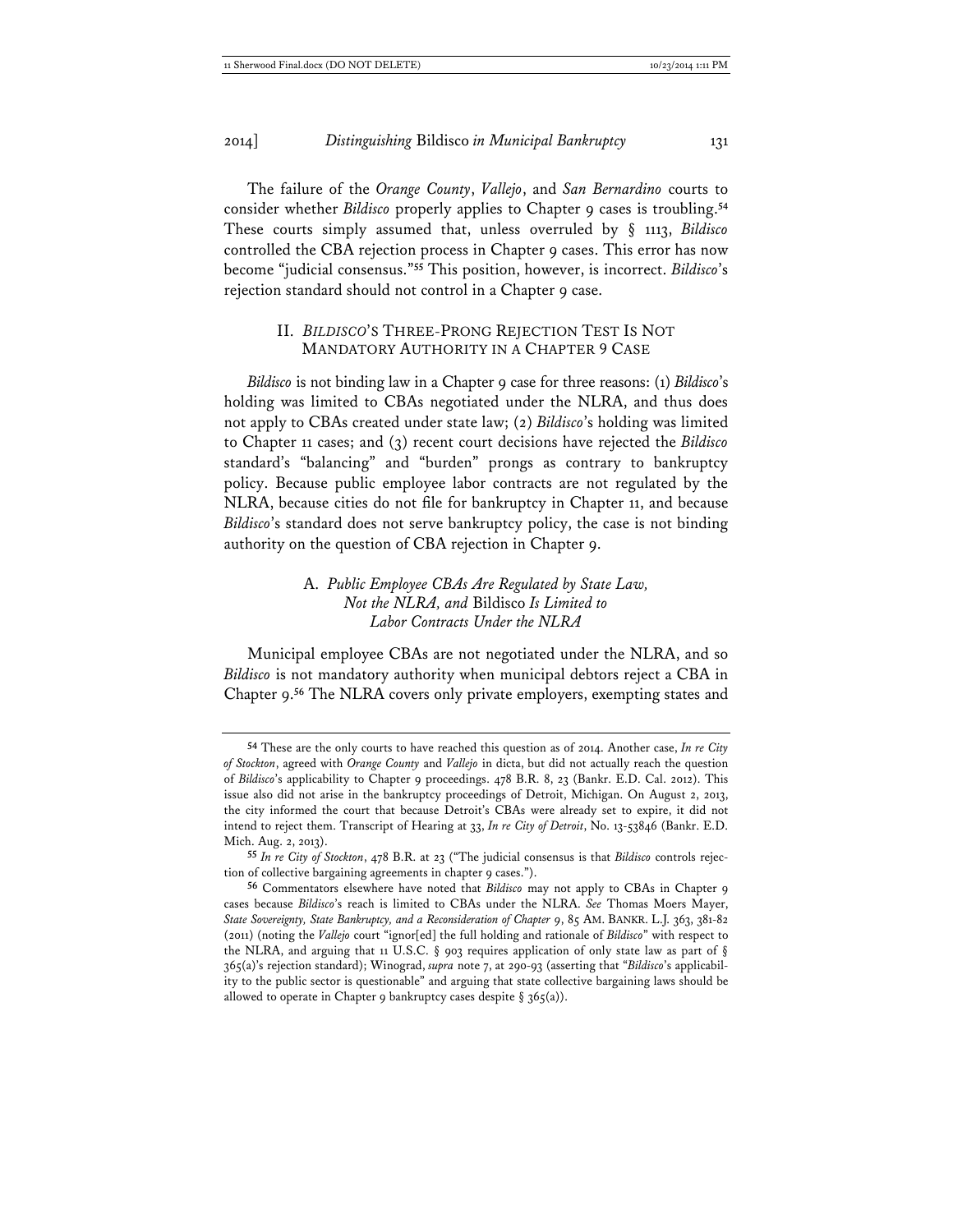their political subdivisions.**<sup>57</sup>** As political subdivisions of states, cities are not subject to the NLRA and are thus not required by federal law to negotiate collective bargaining agreements with their employees.**<sup>58</sup>** This point is uncontroversial and is "routinely addressed by summary orders" of lower courts.**<sup>59</sup>**

States and their political subdivisions instead have their own laws governing labor contracts in the public sector.**<sup>60</sup>** Public labor law is distinct from private sector labor law. Public employers are part of the government, and instead of focusing on profit, they must consider government-specific concerns during negotiation with employees: the budget, the tax base, and politics.**<sup>61</sup>** This makes public labor law for states and cities unique.**<sup>62</sup>** Traditionally, public employees had no right at common law either to bargain collectively with public employers or to strike.**<sup>63</sup>** Moreover, public employees have no

**59** Ford v. D.C. 37 Union Local 1549, 579 F.3d 187, 188 (2d Cir. 2009) (holding that the New York City Department of Health and Mental Hygiene is a political subdivision of New York and thus "exempt under  $\S 152(2)$ ").

**60** *See* Dahl, *supra* note 6, at 303 ("Each of the fifty states has been free to independently define the rights and duties of public employers and their employees."); Winograd, *supra* note 7, at 290 ("[D]irect application of private sector labor law is inappropriate because Congress expressly excluded from the NLRA definition of employer 'any State or political subdivision thereof.'").

**61** *See* Clyde W. Summers, *Public Sector Bargaining: Problems of Governmental Decisionmaking*, 44 U. CIN. L. REV. 669, 672-73 (1975) (discussing the political nature of public employers' decisions when bargaining with their employees).

**62** *See id.* at 670 (emphasizing how "[t]he uniqueness of public employment . . . is in the special character of the employer).

**63** *See* Local 2238 of AFL-CIO v. Stratton, 796 P.2d 76, 80 (N.M. 1989) (observing that, in 1989, the "well-settled" rule "among a majority of jurisdictions throughout the United States" was "that *absent express statutory authority, public officials or state agencies do not have the authority to enter into collective bargaining agreements with public employees*"); *see also* Cnty. Sanitation Dist. No. 2 v. L.A. Cnty. Emps. Ass'n, Local 660, 699 P.2d 835, 841 (Cal. 1985) (describing the traditional "common law prohibition" against public employee strikes).

**<sup>57</sup>** *See* 29 U.S.C. § 152(2) (2012) ("The term 'employer' . . . shall not include . . . any State or political subdivision thereof . . . .").

**<sup>58</sup>** *See generally* Police Dep't of Chicago v. Mosley, 408 U.S. 92, 102 n.9 (1972) (noting that the city of Chicago was not an "employer" under the NLRA, because it was a political subdivision of the state of Illinois and thus exempt from 29 U.S.C. § 152); Richardson v. City of Niagara Falls, No. 09-0824, 2012 WL 75771, at \*7 (W.D.N.Y. Jan. 10, 2012) (holding that the federal court lacked subject matter jurisdiction because, as a political subdivision of the state of New York, the city of Niagara Falls was exempt from the NLRA); *see also* McElrath v. City of Dayton, No. 11-0378, 2012 WL 5471840, at \*1 (S.D. Ohio Nov. 9, 2012) (holding that the city of Dayton was a political subdivision of the state of Ohio and thus the federal court did not have subject matter jurisdiction to hear a claim under the Labor Management Relations Act); Harris v. City of Chicago, 665 F. Supp. 2d 935, 959 (N.D. Ill. 2009) (holding that the city of Chicago was a political subdivision of Illinois and thus exempt under the LMRA); Dahl, *supra* note 6, at 303 ("[T]he NLRA does not apply to states and their sub-units as employers.").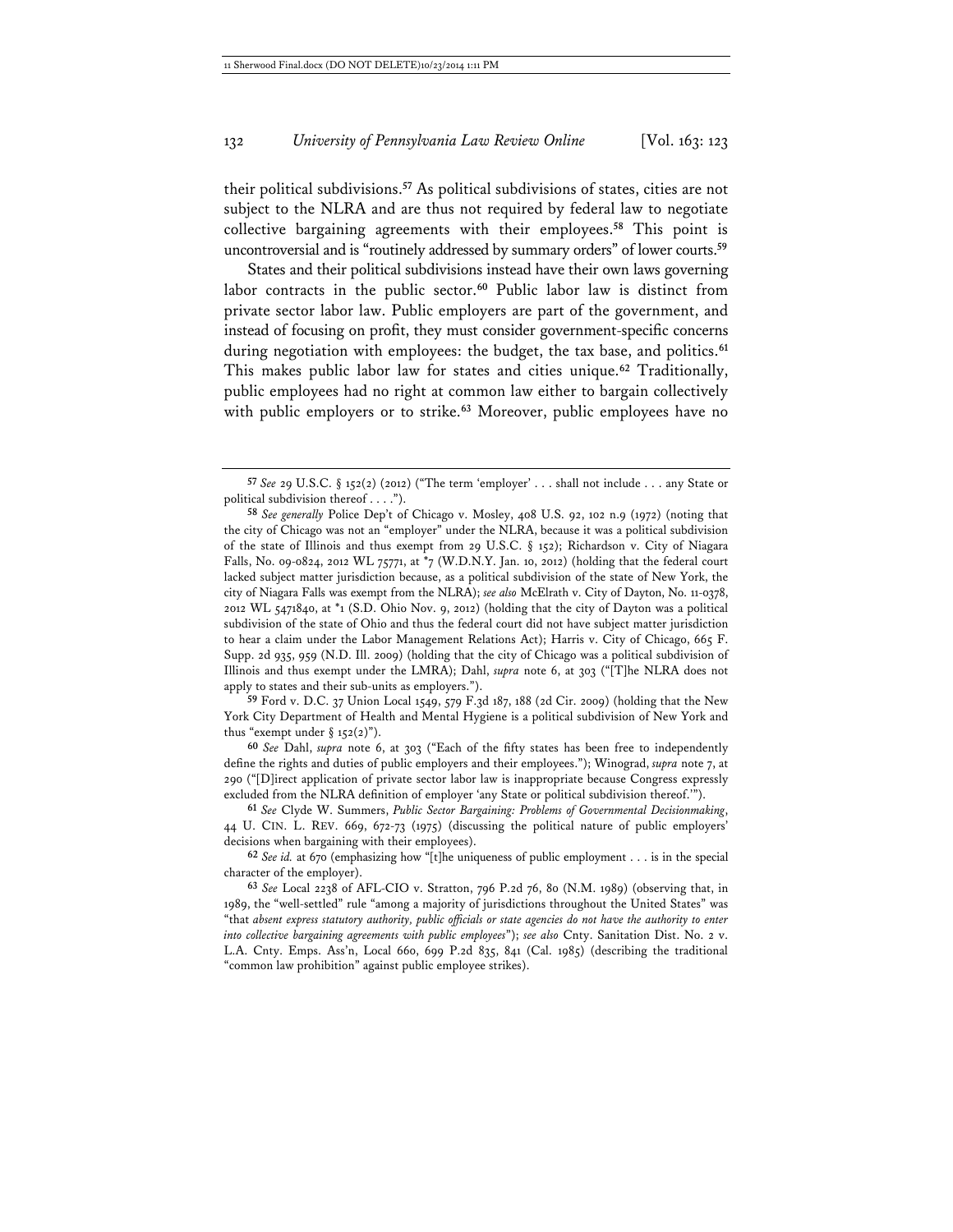constitutional right to bargain with their employers.**<sup>64</sup>** To the extent public employees have these rights at all, the rights come from state statutes.**<sup>65</sup>** Not all states have such statutes, however, and many actually prohibit collective bargaining by public employees.**<sup>66</sup>**

Because municipal labor contracts are governed by state law only, the rejection of these contracts in Chapter 9 cases does not implicate the NLRA. Furthermore, any conflict between  $\S$  365(a) of the Bankruptcy Code (which allows rejection of executory contracts) and state labor law (which may prohibit such rejection) would be a conflict between state and federal law that must be resolved in favor of federal law. Federal law preempts state law under the Supremacy Clause of the U.S. Constitution,**<sup>67</sup>** so any state laws that conflict with the Bankruptcy Code are preempted.**<sup>68</sup>**

**67** *See* U.S. CONST. art. VI, cl. 2 (establishing that federal law is the "supreme Law of the Land" notwithstanding contrary state laws); Perez v. Campbell, 402 U.S. 637, 652 (1971) ("[T]he controlling principle [is] that any state legislation which frustrates the full effectiveness of federal law is rendered invalid by the Supremacy Clause.").

**68** *See, e.g.*, *Perez*, 402 U.S. at 656 (holding that an Arizona discharge statute conflicted with, and thus was preempted by, federal bankruptcy law); Sherwood Partners, Inc. v. Lycos, Inc., 394 F.3d 1198, 1203 (9th Cir. 2005) (discussing how the Bankruptcy Code preempts contrary state laws); *In re* City of Vallejo, 403 B.R. 72, 77 (Bankr. E.D. Cal. 2009) (citing *Sherwood Partners* for the proposition that state laws must yield to federal bankruptcy policy), *aff'd*, IBEW, Local 2376 v. City of Vallejo (*In re* City of Vallejo), 432 B.R. 262 (E.D. Cal. 2010); *see also* Int'l Shoe Co. v. Pinkus, 278 U.S. 261, 265 (1929) ("States may not pass or enforce laws to interfere with or complement the Bankruptcy Act or to provide additional or auxiliary regulations."). It is important to note that all contract rejections under  $\S 365(a)$  involve conflicts of law between state contract law and 11 U.S.C. § 365(a). Contracts are traditionally state law matters, and § 365 directly conflicts with state contract law by explicitly allowing breaches of contract. However, in typical bankruptcy cases (i.e., cases filed under Chapters 7, 11, or 13), it is undisputed that § 365(a) controls.

**<sup>64</sup>** *See* Smith v. Ark. State Highway Emps., Local 1315, 441 U.S. 463, 465 (1979) ("The public employee surely can associate and speak freely and petition openly . . . [b]ut the First Amendment does not impose any affirmative obligation on the government to listen, respond or, in this context, to recognize the association and bargain with it."); Laborers Local 236 v. Walker, 749 F.3d 628, 640 (7th Cir. 2014) (holding that a Wisconsin law that limited public employees' ability to bargain collectively "does not violate the First or Fourteenth Amendments to the United States Constitution").

**<sup>65</sup>** *See Stratton*, 796 P.2d at 80 (listing jurisdictions that require express statutory authorization before public employees may bargain collectively).

**<sup>66</sup>** *See, e.g.*, Peters v. Health & Hosps. Governing Comm'n, 430 N.E.2d 1128, 1130 (Ill. 1981) (finding "no authority in [Illinois] statutory or case law which supports the position that a public body can be ordered to negotiate [a collective bargaining] agreement"); Jefferson Cnty Bd. of Educ. v. Jefferson Cnty. Educ. Ass'n, 393 S.E.2d 653, 659 (W. Va. 1990) ("[I]t is clear that a public employer is not required to recognize or bargain with a public employee association or union in the absence of a statutory requirement.") (citation and internal quotation marks omitted); *see also* Martin H. Malin, *The Legislative Upheaval in Public-Sector Labor Law: A Search for Common Elements*, 27 A.B.A. J. LAB. & EMP. L. 149, 150 & n.12 (2012) (explaining that some states prohibit collective bargaining by public employees, and citing North Carolina, Texas, and Virginia statutes to support this proposition).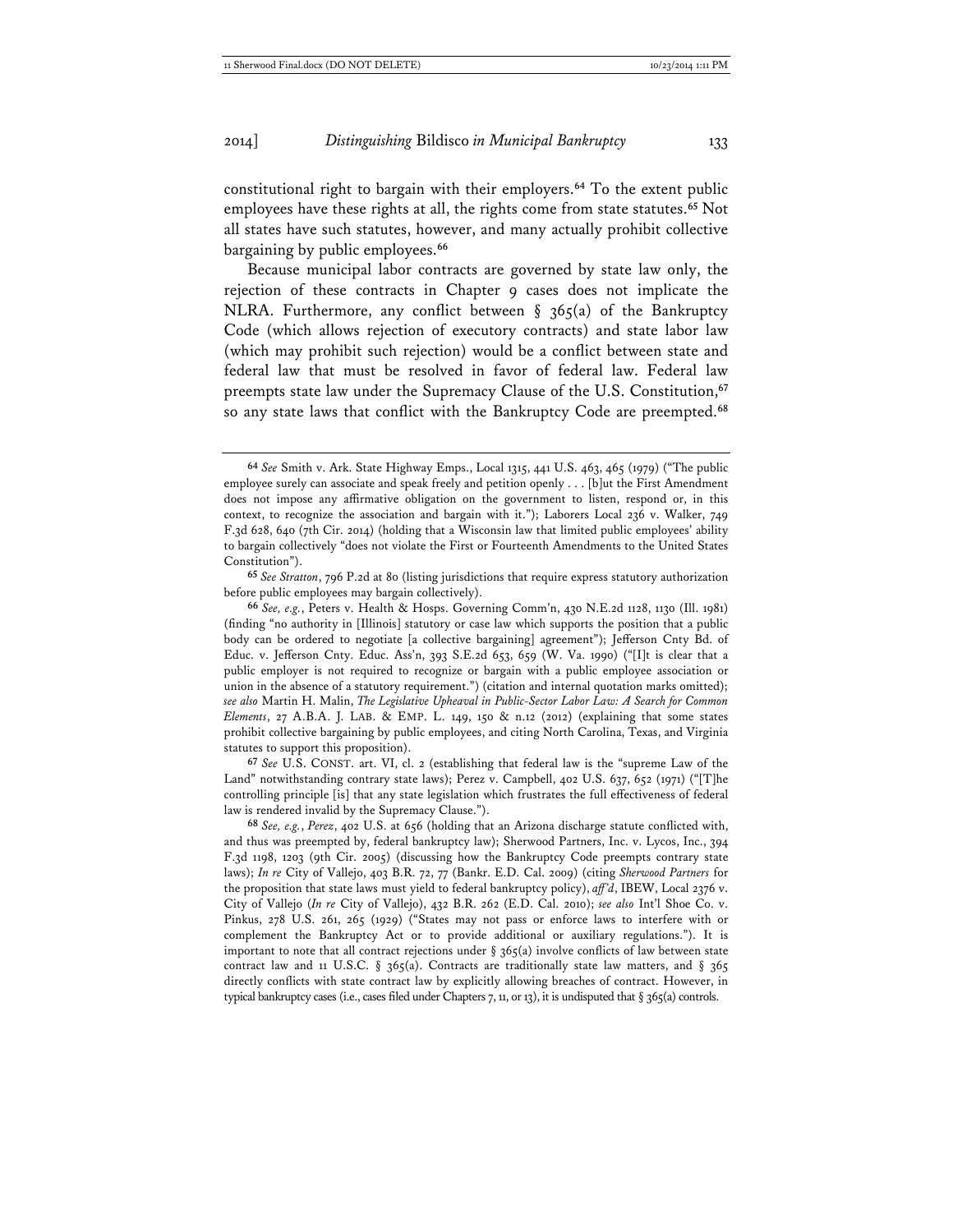In fact, outside of Chapter 9's public labor contract context, it is uncontroversial that debtors in bankruptcy may reject their state law contracts under 11 U.S.C. § 365(a).**<sup>69</sup>** The *Bildisco* decision, in contrast, was predicated on resolving a conflict between two federal laws: § 365(a) and the NLRA.**<sup>70</sup>** Because the conflict between state labor law and federal bankruptcy law presented by Chapter 9 CBA rejections does not require any such compromise, *Bildisco*'s holding is inapposite in the Chapter 9 context. Accordingly, *Bildisco*'s standard for rejecting labor contracts is not binding authority in a Chapter 9 case.

### B. Bildisco*'s Rejection Standard Was Limited to Chapter 11 Cases, and So It Is Not Binding Authority in Chapter 9 Cases*

The *Bildisco* rejection standard's applicability was also limited to Chapter 11 cases, so it is not binding in other chapters of the Bankruptcy Code. The Supreme Court held that when applying the rejection standard, "rejection should not be permitted" unless a court finds "the policy of Chapter 11" would be served by rejection.<sup>71</sup> Examining Chapter 11's policies, the Court concluded that "the authority to reject an executory contract is vital to the basic purpose to a Chapter 11 reorganization."**<sup>72</sup>** Given *Bildisco*'s explicit language, its rejection standard was tied to the Chapter 11 context alone.**<sup>73</sup>** Accordingly, it should not be applied to a Chapter 9 case.

**71** NLRB v. Bildisco & Bildisco, 465 U.S. 513, 527 (1984), *superseded by statute*, 11 U.S.C. § 1113 (2012). **72** *Id.* at 528.

**<sup>69</sup>** *See, e.g.*, *In re* Am. Suzuki Motor Corp., 494 B.R. 466, 475 (Bankr. C.D. Cal. 2013) ("A significant body of federal case law exists supporting the view that state laws are preempted when they seek to impair a bankruptcy trustee or debtor from assuming or rejecting executory contracts.").

**<sup>70</sup>** *See In re* Shannon, 100 B.R. 913, 919 (S.D. Ohio 1989) ("*Bildisco* interprets section 365 of the Bankruptcy Code and its relation to the NLRA . . . ."); *In re* Jenkins, 58 B.R. 702, 705 (Bankr. W.D. Mich. 1986) (observing that *Bildisco* considered a conflict of law between the federal NLRA and the federal Bankruptcy Code).

**<sup>73</sup>** *But see* Fitzgerel v. IBEW, Local Union No. 124 (*In re* Fitzgerel), 44 B.R. 628, 630-31 (Bankr. W.D. Mo. 1984) (applying *Bildisco* to the rejection of a federally protected CBA in a Chapter 13 proceeding). An exhaustive search of the federal reporters revealed no decisions applying *Bildisco* outside of the Chapter 11 context, with the exception of *Orange County* and *Vallejo*. The *Fitzgerel* court assumed, without examination, that *Bildisco* applied in Chapter 13 proceedings. Because of the court's failure to discuss whether *Bildisco*'s standard applies in Chapter 13 proceedings for Chapter 13–related reasons, the *Fitzgerel* opinion is erroneous.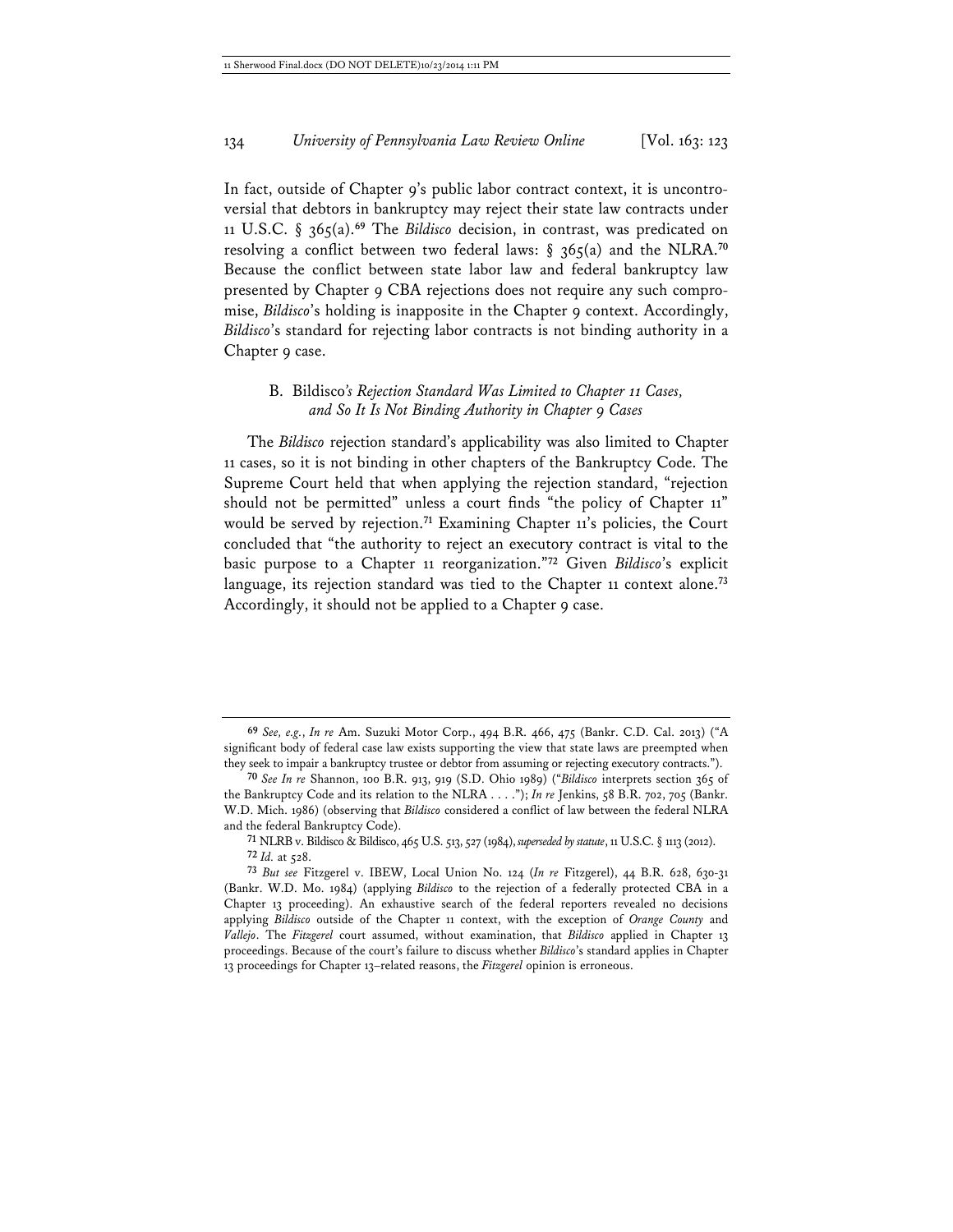### C. *The* Bildisco *Three-Part Rejection Standard Is Unsound as a Policy Proposition with Respect to the Bankruptcy Code Generally*

The *Bildisco* rejection standard applies the "burden" and "balancing" tests, which have been abandoned by modern courts because they are contrary to bankruptcy policy**<sup>74</sup>** and practice.**<sup>75</sup>**

*Bildisco*'s use of these antiquated tests is further reason not to extend the decision to Chapter 9 cases. The "burden" test was a common standard for contract rejection through the 1970s. Under this test, a court would approve rejection only if the bankruptcy estate would suffer an "actual loss" from continued performance of the contract, "as distinguished from the obtaining of a more profitable rental [or other business opportunity]."**<sup>76</sup>** Some courts were still using this test when the *Bildisco* was decided, and the Supreme Court incorporated it into *Bildisco*'s "burden" prong.**<sup>77</sup>** However, courts since the 1980s have soundly rejected this test on the ground that it is too rigid to effectuate the bankruptcy policy of rehabilitating debtors.**<sup>78</sup>** One bankruptcy court even commented that "virtually all recent Bankruptcy Court decisions" reject the burden test and instead apply the business judgment test.**<sup>79</sup>**

**75** *See* Agarwal v. Pomona Valley Med. Grp., Inc. (*In re* Pomona Valley Med. Grp., Inc.), 476 F.3d 665, 670-71 (9th Cir. 2007) (holding that the business judgment standard is the correct test for rejection under § 365(a)); *In re* Nickels Midway Pier, LLC, 332 B.R. 262, 270-71 (Bankr. D.N.J. 2005) (applying the business judgment rule and rejecting consideration of "the burden or hardship which rejection would impose on other parties" (internal quotation marks omitted)); *In re* A.J. Lane & Co., 107 B.R. at 439 (citing Grp. of Institutional Investors v. Chi., Milwaukee, St. Paul & Pac. R.R. Co., 318 U.S. 523, 550 (1943)) (noting that the business judgment standard was the dominant standard under the pre-1978 Bankruptcy Code).

**76** Am. Brake Shoe & Foundry Co. v. N.Y. Rys. Co., 278 F. 842, 844 (S.D.N.Y. 1922).

**77** *See supra* notes 21-25 and accompanying text.

**78** *See In re* Thinking Machs. Corp., 182 B.R. at 368-69 (citing numerous policies underlying the business judgment test); *Summit Land Co.*, 13 B.R. at 315 & n.6 (explaining why the bankruptcy policy of rehabilitating debtors forecloses the use of the "burden" test).

**79** *In re* Stable Mews Assocs., Inc., 41 B.R. 594, 596 (Bankr. S.D.N.Y. 1984), *cited with approval by In re* Delta Air Lines, Inc., 359 B.R. 468, 476 (Bankr. S.D.N.Y 2006); *see, e.g.*, *In re* Thinking Machs. Corp., 182 B.R. at 368 (holding that the correct test for contract rejection in bankruptcy is the business judgment test).

**<sup>74</sup>** *See, e.g.*, *In re* Thinking Machs. Corp., 182 B.R. 365, 368 (D. Mass. 1995) (holding that the business judgment test is the proper standard for contract rejection and noting how "sound bankruptcy policy" supports this decision), *rev'd on other grounds*, Thinking Machs. Corp. v. Mellon Fin. Servs. Corp. #1 (*In re* Thinking Machs. Corp.), 67 F.3d 1021 (1st Cir. 1995); *In re* Trans World Airlines, Inc., 261 B.R. 103, 123 (Bankr. D. Del. 2001) (rejecting the "balancing" test); *In re* A.J. Lane & Co., 107 B.R. 435, 439-40 (Bankr. D. Mass. 1989) (declining to apply both the "burden" standard and the "balancing" standard); Summit Land Co. v. Allen (*In re* Summit Land Co.), 13 B.R. 310, 315-16 (Bankr. D. Utah 1981) (finding that a policy-driven interpretation of § 365(a) supports a business judgment standard, and declining to apply the "burden" standard).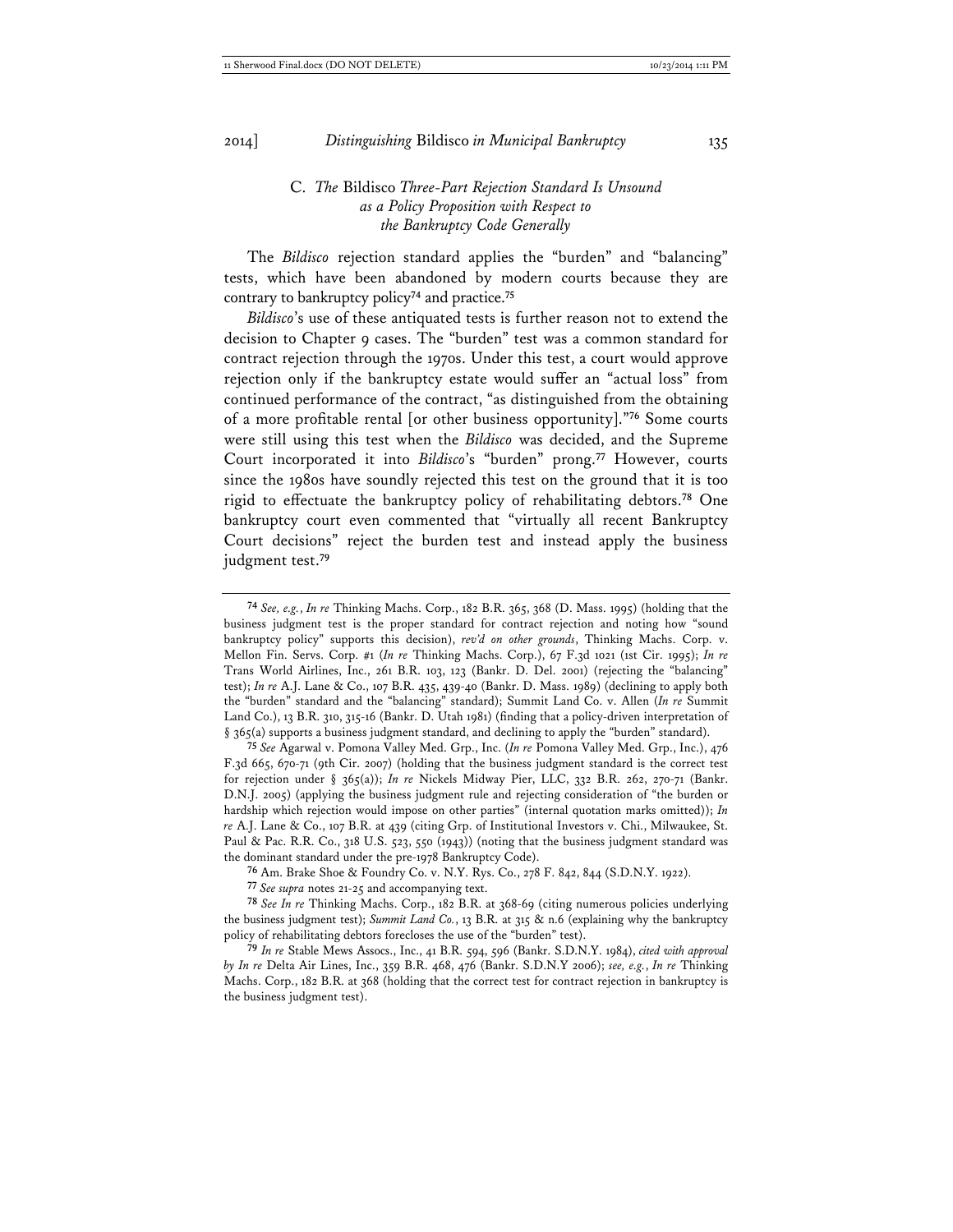Bankruptcy courts have discarded the "balancing" test used in *Bildisco* for similar reasons.**<sup>80</sup>** Courts addressing the issue have noted that contract rejection is intended to benefit the debtor,**<sup>81</sup>** and thus effects on other parties are not relevant.**<sup>82</sup>** In fact, initial use of the "balancing test" was based on a misinterpretation of *In re Chi-Feng Huang*, a Ninth Circuit opinion from 1982, which implied that courts could balance the interests of the debtor against those of the contract counterparty when deciding a  $\S$  365(a) motion.<sup>83</sup> The Ninth Circuit itself has since distinguished that opinion and explained that the correct test is the business judgment test.**<sup>84</sup>** Because *Bildisco* applies both the "burden" and "balancing" tests, the *Bildisco* rejection standard is unsound as a matter of bankruptcy policy and should be ignored.

#### III. IGNORING *BILDISCO*, THE BUSINESS JUDGMENT RULE SHOULD CONTROL CBA REJECTION IN CHAPTER 9 CASES

Having concluded that *Bildisco*'s rejection standard does not bind a Chapter 9 court, the analysis of CBA rejection in municipal bankruptcy becomes simple: the business judgment rule controls. Two arguments support this conclusion. First, the statutory scheme and  $\S$  365(a)'s policy call for a business judgment standard. Second, Chapter 9's legislative history supports a deferential standard of approval.

### A. *Statutory Analysis Of § 365(a) Leads to the Business Judgment Standard, and There Is No Reason to Carve Out Public Labor Contracts from This Reading*

Although the plain language of  $\S$  365(a) does not explicitly establish any standard of approval for contract rejection,**<sup>85</sup>** courts have consistently held

**<sup>80</sup>** *See generally In re* A.J. Lane & Co., 107 B.R. at 440 (Bankr. D. Mass. 1989) (explaining how the "balancing" approach incorrectly "crept into the case law" because of a misreading of Ninth Circuit precedent).

**<sup>81</sup>** *See In re* Trans World Airlines, Inc., 261 B.R. 103, 123 (Bankr. D. Del. 2001) (rejecting the "balancing" test as contrary to  $\S$  365(a)'s focus on benefiting the debtor).

**<sup>82</sup>** *See In re* Nickels Midway Pier, LLC, 332 B.R. 262, 271 (Bankr. D.N.J. 2005) (explaining that hardships imposed on other parties are not relevant when determining whether rejection is in the best interest of the debtor).

**<sup>83</sup>** *See supra* note 80 and accompanying text.

**<sup>84</sup>** *See* Agarwal v. Pomona Valley Med. Grp., Inc. (*In re* Pomona Valley Med. Grp., Inc.), 476 F.3d 665, 670-71 (9th Cir. 2007) (holding that the business judgment standard, rather than the "balancing" standard and corresponding "weighing of equitable concerns," is the correct test for rejection under  $\S$  365(a)).

**<sup>85</sup>** *See* 11 U.S.C. § 365(a) (2012) ("Except as provided [in other parts of this section and in other sections in this title], the trustee, subject to the court's approval, may assume or reject any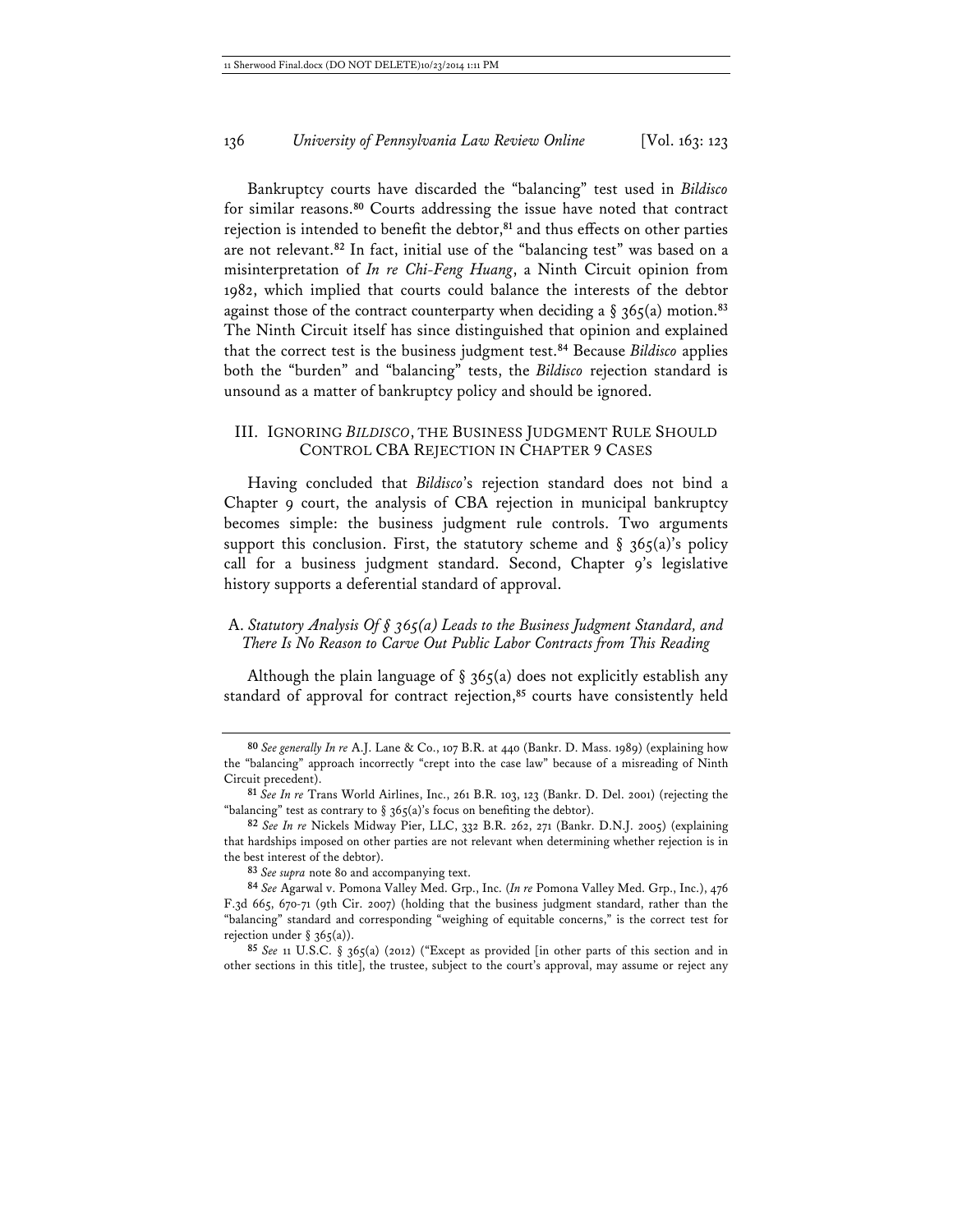that the bankruptcy policies of efficient case administration and debtor rehabilitation call for deference to a bankrupt's decision to assume or reject a contract.<sup>86</sup> Circuit courts interpreting  $\S$  365(a) have thus held that a bankruptcy judge should approve a debtor's decision to reject a contract if doing so benefits the debtor's bankruptcy, unless the debtor's decision is the product of bad faith, whim, or caprice.**<sup>87</sup>** This rule is the business judgment standard of approval.**<sup>88</sup>**

As discussed above, courts have rejected all other standards of approval namely, the "burden" and "balancing" standards.**<sup>89</sup>** Although in 1985 one Chapter 9 commentator suggested that courts should review CBA rejection

**87** *Agarwal*, 476 F.3d at 670 (holding that courts should approve rejection unless the debtor's decision was based on "bad faith or on whim or caprice"); *see, e.g.*, ReGen Capital I, Inc. v. Halperin (*In re* U.S. Wireless Data, Inc.), 547 F.3d 484, 488 (2d Cir. 2008) (applying the business judgment test to a motion filed under § 365(a)); Delightful Music Ltd. v. Taylor (*In re* Taylor), 913 F.2d 102, 107 (3d Cir. 1990) (holding that the business judgment test is the correct standard for approval of contract rejection under § 365(a)); Byrd v. Gardinier, Inc. (*In re* Gardinier, Inc.), 831 F.2d 974, 975 n.2 (11th Cir. 1987) ("[C]ourts review a trustee's decision to assume or reject a contract under a traditional 'business judgment' standard . . . ."); Lubrizol Enters., Inc. v. Richmond Metal Finishers, Inc. (*In re* Richmond Metal Finishers, Inc.), 756 F.2d 1043, 1047 (4th Cir. 1985) (holding that under the business judgment test, the debtor's decision to reject a contract must be "accepted by courts unless it is shown that the bankrupt's decision was one taken in bad faith or in gross abuse of the bankrupt's retained business discretion"), *superseded by statute on other grounds*, 11 U.S.C. § 365(n); Eagle Ins. Co. v. BankVest Capital Corp. (*In re* BankVest Capital Corp.), 290 B.R. 443, 447 (B.A.P. 1st Cir. 2003) ("Under a motion to assume or reject an executory contract, the only issue properly before a court is whether the assumption or rejection of the subject contract is based upon a debtor's business judgment."); *In re* Pilgrim's Pride Corp., 403 B.R. 413, 422 (Bankr. N.D. Tex. 2009) ("The general rule is that the decision to reject a given contract should be left to the trustee's (or debtor in possession's) sound business judgment."); *Summit Land Co.*, 13 B.R. at 315 ("In any event, court approval under Section 365(a), if required, except in extraordinary situations, should be granted as a matter of course.").

**88** *See generally* cases cited *supra* note 87. The "business judgment rule" is a misnomer because it applies even if the debtor is not a business. *See, e.g.*, Bregman v. Meehan (*In re* Meehan), 59 B.R. 380, 385 (E.D.N.Y. 1986) (applying the business judgment test to an individual's Chapter 13 bankruptcy).

**89** *See, e.g.*, *In re* Riodizio, Inc., 204 B.R. 417, 425 n.9 (Bankr. S.D.N.Y. 1997) ("Section 365 does not require any balancing of the equities."); Wheeling-Pittsburgh Steel Corp. v. West Penn Power Co. (*In re* Wheeling-Pittsburgh Steel Corp.), 72 B.R. 845, 848 (Bankr. W.D. Pa. 1987) ("[W]e are not free to deviate from a traditional business judgment analysis and weigh the effect of rejection on [other parties]."); *see also In re* Old Carco LLC, 406 B.R. 180, 192-93 (Bankr. S.D.N.Y. 2009) (finding that in cases in which courts applied a balancing test to disallow contract rejection, "these cases involve circumstances under which the business judgment standard either failed to be met or failed to be properly applied by the bankruptcy court"). *See generally supra* Section II.C.

executory contract or unexpired lease of the debtor."); *In re* Lafayette Radio Elecs. Corp., 8 B.R. 528, 533 (Bankr. E.D.N.Y. 1981) (noting that the Bankruptcy Code does not codify a standard of approval).

**<sup>86</sup>** *See* Hassett v. Revlon, Inc. (*In re* O.P.M. Leasing Servs., Inc.), 23 B.R. 104, 118 (Bankr. S.D.N.Y. 1982) (construing § 365(a) in line with bankruptcy policy); Summit Land Co. v. Allen (*In re* Summit Land Co.), 13 B.R. 310, 315 (Bankr. D. Utah 1981) (same).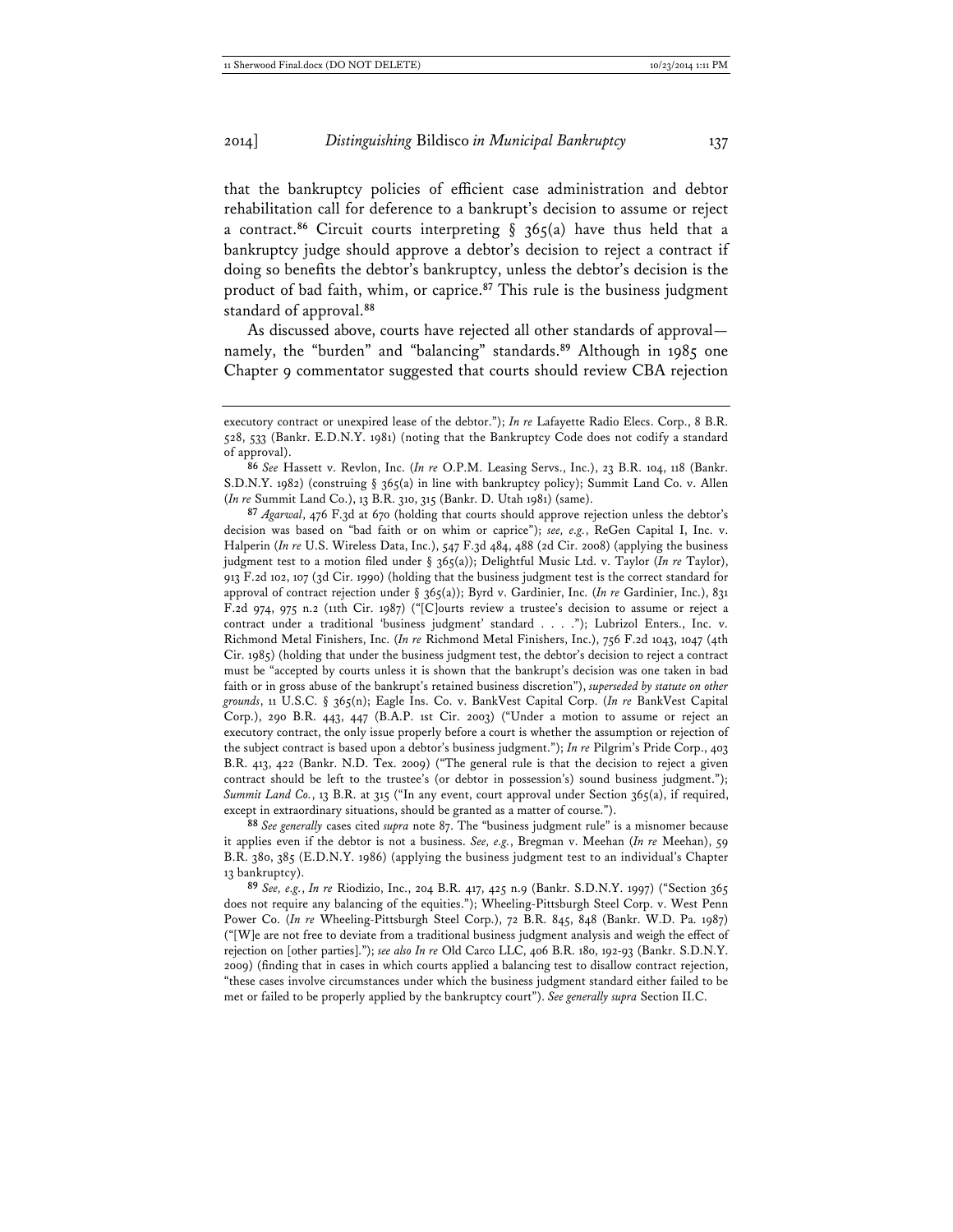in Chapter 9 under a balancing standard that weighs the "broad social interests" associated with contract rejection,**<sup>90</sup>** today the courts would flatly reject such an argument as inconsistent with § 365(a)'s policy design.**<sup>91</sup>** Only one modern case, *Mirant Corp.*, has held that social interests may be considered.**<sup>92</sup>** However, as discussed below, this statement was written in dicta, and all courts considering *Mirant Corp.* as a whole have distinguished and criticized its assertion.**<sup>93</sup>**

Courts have also noted that Congress is aware of the business judgment standard, and that this standard must apply unless Congress says otherwise.**<sup>94</sup>** This argument accords with the canon of statutory construction that statutes should be interpreted as part of a broader statutory scheme, and therefore, if Congress drafts an exception in one area, a court may not imply other exceptions.**<sup>95</sup>**

**92** Mirant Corp. v. Potomac Elec. Power Co (*In re* Mirant Corp.), 378 F.3d 511, 525 (5th Cir. 2004) ("Use of the business judgment standard would be inappropriate in this case because it would not account for the public interest inherent in the transmission and sale of electricity.").

**93** *See infra* text accompanying notes 106-08.

**94** *See In re* Old Carco LLC, 406 B.R. 180, 193 (Bankr. S.D.N.Y. 2009) (finding that, "absent Congressional authority . . . , the court is not free to deviate from the business judgment standard); *Wheeling-Pittsburgh Steel Corp.*, 72 B.R. at 847-848 ("Congress has plainly provided for the rejection of executory contracts, notwithstanding the obvious adverse consequences for contracting parties thereby made inevitable." (quoting Lubrizol Enters. v. Richmond Metal Finishers, Inc. (*In re* Richmond Metal Finishers, Inc.), 756 F.2d 1043, 1048 (4th Cir. 1985), *superseded by statute on other grounds*, 11 U.S.C. § 365(n) (2012))); *see also* NLRB v. Bildisco & Bildisco, 465 U.S. 513, 522-23 (1984) ("Obviously, Congress knew how to draft an exclusion for collective-bargaining agreements when it wanted to; its failure to do so in this instance indicates that Congress intended that  $\S$  365(a) apply to all collective-bargaining agreements covered by the NLRA.").

**95** *See* Law v. Siegel, 134 S. Ct. 1188, 1196 (2014) ("The Code's meticulous—not to say mind-numbingly detailed—enumeration of exemptions and exceptions to those exemptions confirms that courts are not authorized to create additional exceptions."); Hillman v. Maretta, 133 S. Ct. 1943, 1953 (2013) ("[W]here Congress explicitly enumerates certain exceptions to a general prohibition, additional exceptions are not to be implied, in the absence of evidence of a contrary legislative intent.") (citation and internal quotation marks omitted); TRW Inc. v. Andrews, 534 U.S. 19, 28 (2001) (same); FDA v. Brown & Williamson Tobacco Corp., 529 U.S. 120, 133 (2000) ("It is a fundamental canon of statutory construction that the words of a statute must be read in their context and with a view to their place in the overall statutory scheme.") (citation and internal quotation marks omitted); *Lubrizol Enters.*, 756 F.2d at 1048 ("Awareness by Congress of [potential] consequences [for contract counterparties] is indeed specifically reflected in the special

**<sup>90</sup>** Winograd, *supra* note 7, at 327.

**<sup>91</sup>** *See In re* Stable Mews Assocs., Inc., 41 B.R. 594, 596 (Bankr. S.D.N.Y. 1984) ("The great weight of modern authority applies the business judgment test. Indeed, virtually all recent Bankruptcy Court decisions apply this test." (citations omitted)), *cited with approval by In re* Delta Air Lines, Inc., 359 B.R. 468, 476 (Bankr. S.D.N.Y 2006).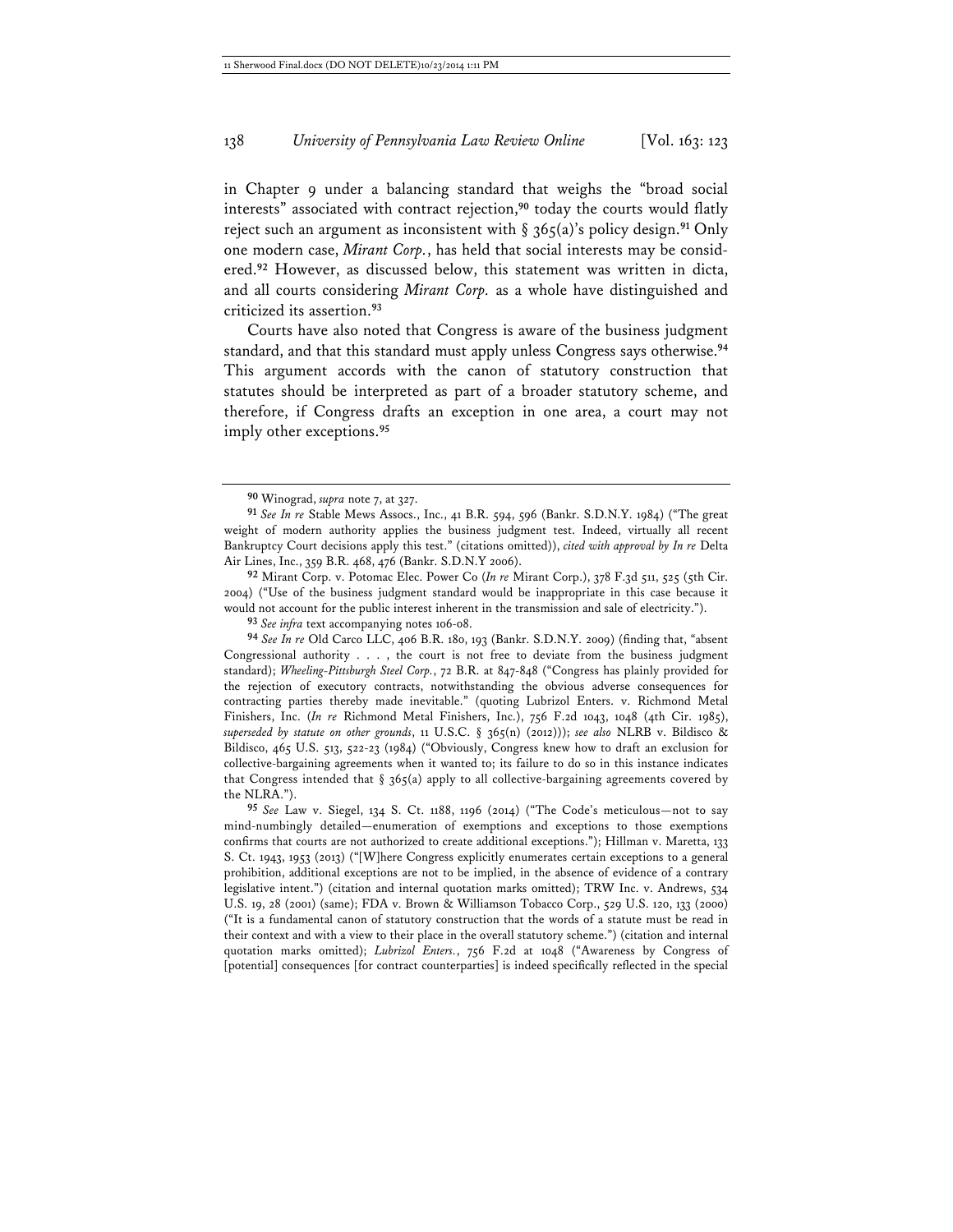Congress has at times enacted bankruptcy statutes that establish special rejection standards for certain contracts. For example, 11 U.S.C. §  $365(n)$ creates special rejection standards for intellectual property licenses.**<sup>96</sup>** Congress enacted § 365(n) in response to the Fourth Circuit's *Lubrizol* decision, which allowed the rejection of an intellectual property license under the business judgment standard.**<sup>97</sup>** Because Congress did not want such licenses to be rejected under the business judgment rule, it enacted § 365(n).**<sup>98</sup>** Other examples of special contract rejection standards include 11 U.S.C. § 1113, which sets special standards for the rejection of private labor contracts,<sup>99</sup> and 11 U.S.C. § 365(h), which governs the rejection of unexpired real property leases.**<sup>100</sup>** Because Congress has enacted special rejection standards for these contracts and not others, the courts may not depart from the business judgment standard absent an explicit statutory directive.**<sup>101</sup>** Courts have thus applied the business judgment rule even when faced with arguments for more stringent standards in cases involving franchise contracts and public utility contracts, as no statute sets special standards for the rejection of these types of contracts.**<sup>102</sup>**

Applying this canon of construction to CBA rejection in Chapter 9 cases, it is clear that Congress has enacted no special provision in the Bankruptcy

treatment accorded to [private sector] union members under collective bargaining contracts . . . . But no comparable special treatment is provided for [the contracts at issue here].").

**96** 11 U.S.C. § 365(n) (2012).

**97** *See Lubrizol Enters.*, 756 F.2d at 1046 (applying the business judgment standard).

**99** 11 U.S.C. § 1113 (detailing specific standards for rejection of collective bargaining agreements in Chapter 11 cases).

**100** 11 U.S.C. § 365(h); *see also In re* Stable Mews Assocs., Inc., 41 B.R. 594, 597 (Bankr. S.D.N.Y. 1984) (finding that Congress enacted special rejection procedures regarding leases, including those allowing trustees to reject undesirable leases and those allowing tenants to treat the rejected lease as terminated and to then make claims against the estate).

**101** *See In re* Old Carco LLC, 406 B.R. 180, 193 (Bankr. S.D.N.Y. 2009) (finding that "the court is not free to deviate from the business judgment standard" unless directed by statute); Wheeling-Pittsburgh Steel Corp. v. West Penn Power Co. (*In re* Wheeling-Pittsburgh Steel Corp.), 72 B.R. 845, 847-848 (Bankr. W.D. Pa. 1987) (holding that because Congress has excepted certain contracts from the business judgment standard by statute, the court must apply the business judgment standard absent such a statute); *In re Stable Mews*, 41 B.R. at 596-98 (citing § 365's statutory structure when declining to apply a test other than the business judgment standard); *see also* Law v. Siegel, 134 S. Ct. 1188, 1196 (2014) (holding that the Bankruptcy Code's many "meticulous" exemptions and exceptions precludes courts from creating additional exceptions).

**102** *See In re Old Carco*, 406 B.R. at 192-93 (applying the business judgment rule to the rejection of car dealership franchise contracts); *Wheeling-Pittsburgh*, 72 B.R. at 848 (applying the business judgment rule to the rejection of a utility contract).

**<sup>98</sup>** *See* Micron Tech. v. Qimonda AG (*In re* Qimonda AG Bankr. Litig.), 433 B.R. 547, 567 (E.D. Va. 2010) (explaining how Congress enacted § 365(n) to overrule *Lubrizol* and correct the "precarious position" that *Lubrizol* had created for licensees (citation and internal quotation marks omitted)).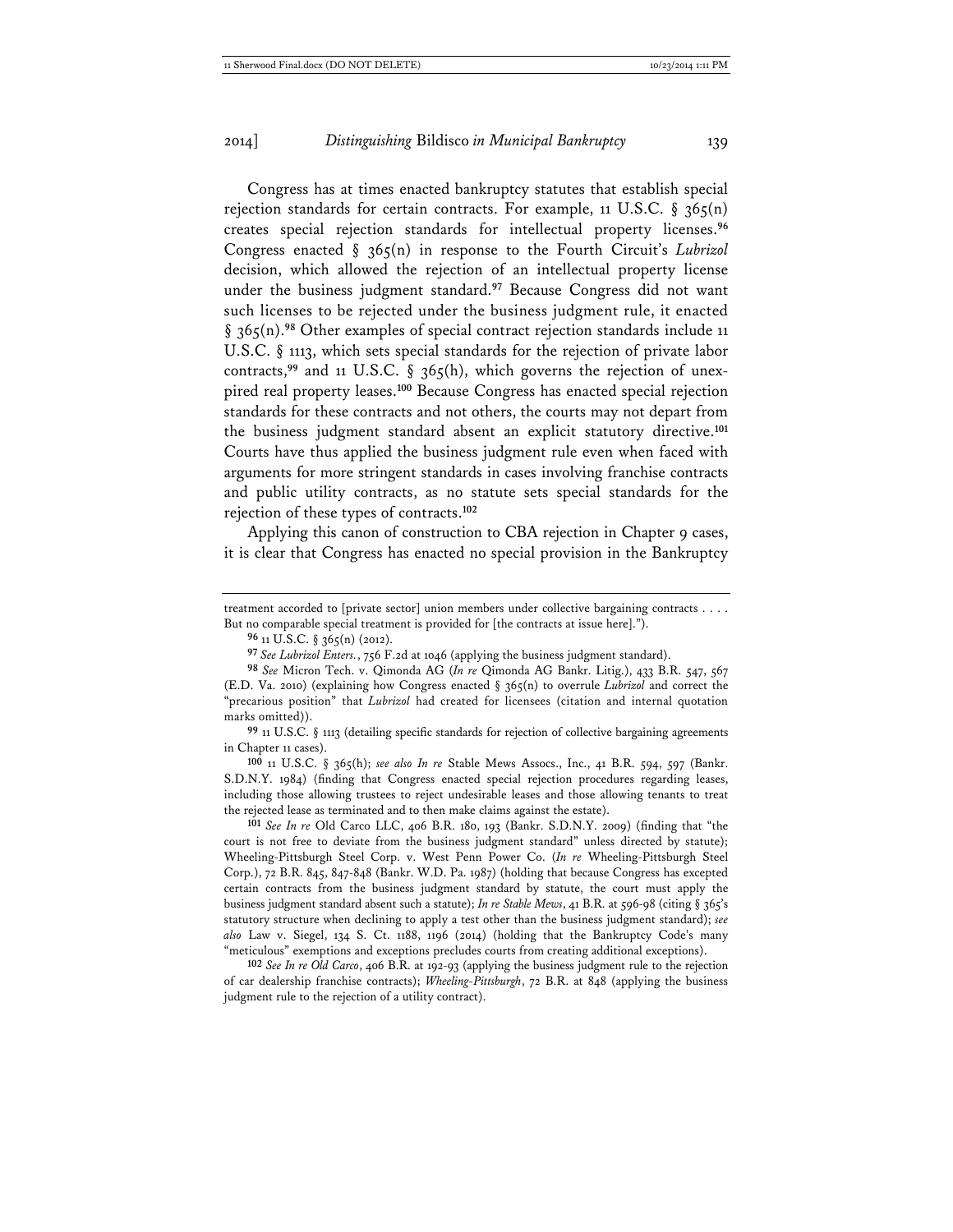Code for public labor contracts.**<sup>103</sup>** In particular, that Congress enacted 11 U.S.C. § 1113 to protect CBAs in Chapter 11 of the Bankruptcy Code,**<sup>104</sup>** and not in any other chapter of the Code, further shows that CBAs in Chapter 9 cases should not receive special treatment.

Legislative history also bears out this point. In a 1991 draft amendment to the Bankruptcy Code, Congress considered adding special terms for CBAs in Chapter 9 proceedings, but the proposal was never enacted.**<sup>105</sup>** Because the Bankruptcy Code does not create special standards for CBA rejection in Chapter 9 proceedings, courts addressing this issue must apply the default business judgment standard.

One other argument complicates this analysis: the Fifth Circuit's discussion (in dicta) of a public interest standard. In *Mirant Corp. v. Potomac Electric Power Co.*, the Fifth Circuit wrote that a debtor's decision to reject a federally regulated power contract could be approved only under a standard similar to the *Bildisco* standard.**<sup>106</sup>** According to the *Mirant* court, if § 365(a) conflicts with another federal statute or if rejection is contrary to some other national public interest, then a heightened "public interest" standard should govern.**<sup>107</sup>** The few courts that have considered this opinion have

**106** *See* Mirant Corp. v. Potomac Elec. Power Co. (*In re* Mirant Corp.), 378 F.3d 511, 525 (5th Cir. 2004) (stating in dicta that a more stringent standard than the business judgment standard might be applied to rejection of a utility contract regulated by the Federal Energy Regulatory Commission). The Fifth Circuit may be backing away from this position. On remand, the district court said that it would apply the public interest standard recommended by the circuit court. *In re* Mirant Corp., 318 B.R. 100, 107-08 (N.D. Tex. 2004). But when the parties appealed the district court's ruling, the Fifth Circuit did not mention the public interest standard and decided the issue on other grounds, instead holding that the policies of Chapter 11 bankruptcy should guide any finding on the appropriate standard of approval for contract rejection. *See* Potomac Elec. Power Co. v. Mirant Corp. (*In re* Mirant Corp.), No. 05-10038, 2006 WL 2034612, at \*293 (5th Cir. July 19, 2006) (per curiam) (holding that "determination of the applicable standard a debtor must meet for rejection is unnecessary," but recognizing that "the purpose of § 365 rejection is to free the debtor from agreements that would hinder or disable reorganization").

**107** *See In re* Pilgrim's Pride Corp., 403 B.R. 413, 424-25 (Bankr. N.D. Tex. 2009) (citing *Mirant*'s heightened public interest standard, but finding no qualifying public interest issues at stake in the *Pilgrim's Pride* case).

**<sup>103</sup>** *See* 11 U.S.C. § 901 (failing to incorporate any special provision for public labor contracts).

**<sup>104</sup>** *See, e.g.*, Carpenters Health & Welfare Trust Funds for Cal. v. Robertson (*In re* Rufener Constr., Inc.), 53 F.3d 1064, 1068 (9th Cir. 1995) ("Reading the language of  $\S$  1113 in its entirety, we conclude that it is applicable only to bankruptcies filed under Chapter 11.").

**<sup>105</sup>** *See* Orange Cnty. Emps. Ass'n v. Cnty. of Orange (*In re* Cnty. of Orange), 179 B.R. 177, 183 n.15 (Bankr. C.D. Cal. 1994) (noting that H.R. 3949, a "'§ 1113-like' statute for Chapter 9," was never enacted by Congress); Municipal Employee Protection Amendments of 1991, H.R. 3949, 102d Cong. § 2(c)(3) (1991), *available at* http://thomas.loc.gov/cgi-bin/query/z?c102:H.R.3949.IH:, *archived at* http://perma.cc/B793-9TAU (proposing to add special terms for CBA rejection to title 11 of the Code).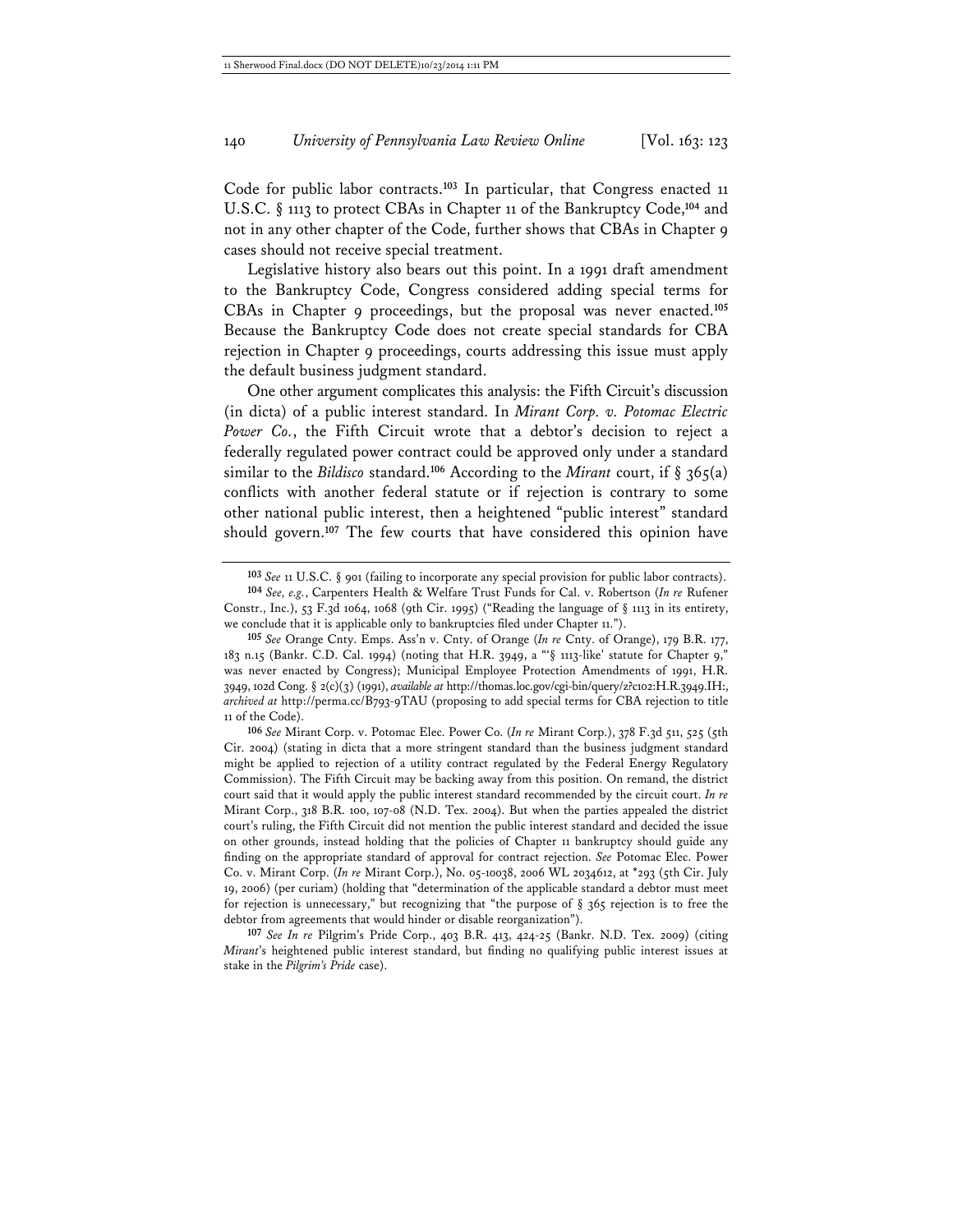distinguished it from subsequent cases, and, declining to apply a "public interest" standard, they have held that the business judgment rule governs instead.**<sup>108</sup>**

But even if the public interest standard is valid, it would not apply to a Chapter 9 case for two reasons. First, CBA rejection in Chapter 9 does not create a conflict between two federal laws.**<sup>109</sup>** Second, even if a generalized public interest regarding CBAs is reason to apply a "public interest" standard, a strong counterargument exists: Chapter 9 is itself designed for the public interest.**<sup>110</sup>** A failed municipal reorganization could result in a loss of essential services like garbage collection, police protection, street lighting, or fire protection.**<sup>111</sup>** Chapter 9 bankruptcy is designed to protect these interests and ensure public health and safety, and so a public interest rejection standard would be awkward to apply in a Chapter 9 case. *Mirant* is thus no obstacle to the argument that the business judgment standard governs CBA rejection in Chapter 9 proceedings.

#### B. *Chapter 9's Legislative History and Congress's Constitutional Concerns Call for Deference to a Municipal Debtor's Rejection Decisions*

A Chapter 9 debtor has the power to reject contracts under Bankruptcy Code § 901, which incorporates § 365. Given this context, Chapter 9's legislative history should be considered when interpreting  $\S$  365(a). The legislative history indicates that Congress may have actually intended a

**<sup>108</sup>** *See, e.g.*, *id.* at 424 (holding that business judgment remains the correct standard for contract rejection, absent a critical "national policy" at stake); *see also* Cal. Dep't of Water Res. v Calpine Corp. (*In re* Calpine Corp.), 337 B.R. 27, 36-39 (S.D.N.Y. 2006) (holding, contrary to *Mirant*, that the court lacked jurisdiction to adjudicate rejection of certain power agreements when doing so would interfere with the jurisdiction of the Federal Energy Regulatory Commission).

**<sup>109</sup>** *See generally In re* Caribbean Petroleum Corp., 444 B.R. 263, 269 (Bankr. D. Del. 2010) (declining to apply the "public interest" standard to reject a contract regulated by the Petroleum Marketing Practices Act (PMPA), given that the PMPA "was not a Congressional effort to protect the national public interest"); *In re* Old Carco, LLC, 406 B.R. 180, 191, 199 (Bankr. S.D.N.Y. 2009) (holding that "local laws designed to protect public health and safety, without imminent harm present, do not give rise to application of a heightened standard for contract rejection," even if § 365 conflicts with them, because federal law trumps state law); *see also In re* Am. Suzuki Motor Corp., 494 B.R. 466, 477 (Bankr. C.D. Cal. 2013) (holding that  $\S$  365(a) preempts Florida car dealership statutes protecting franchise contracts).

**<sup>110</sup>** *See, e.g.*, Pope v. Ala. Power Co. (*In re* Ala. State Fair Auth.), 214 B.R. 929, 935-36 n.10 (Bankr. N.D. Ala. 1997) (noting the "public policy considerations" that support the continued operation of Chapter 9 debtors).

**<sup>111</sup>** *In re* Addison Cmty. Hosp. Auth., 175 B.R. 646, 648 (Bankr. E.D. Mich. 1994) ("Because the purpose of municipalities (i.e. police protection, fire protection, sewage, garbage removal, schools, hospitals) is to provide essential services to residents, it is crucial that chapter 9 relief allow these entities enough flexibility to remain viable.").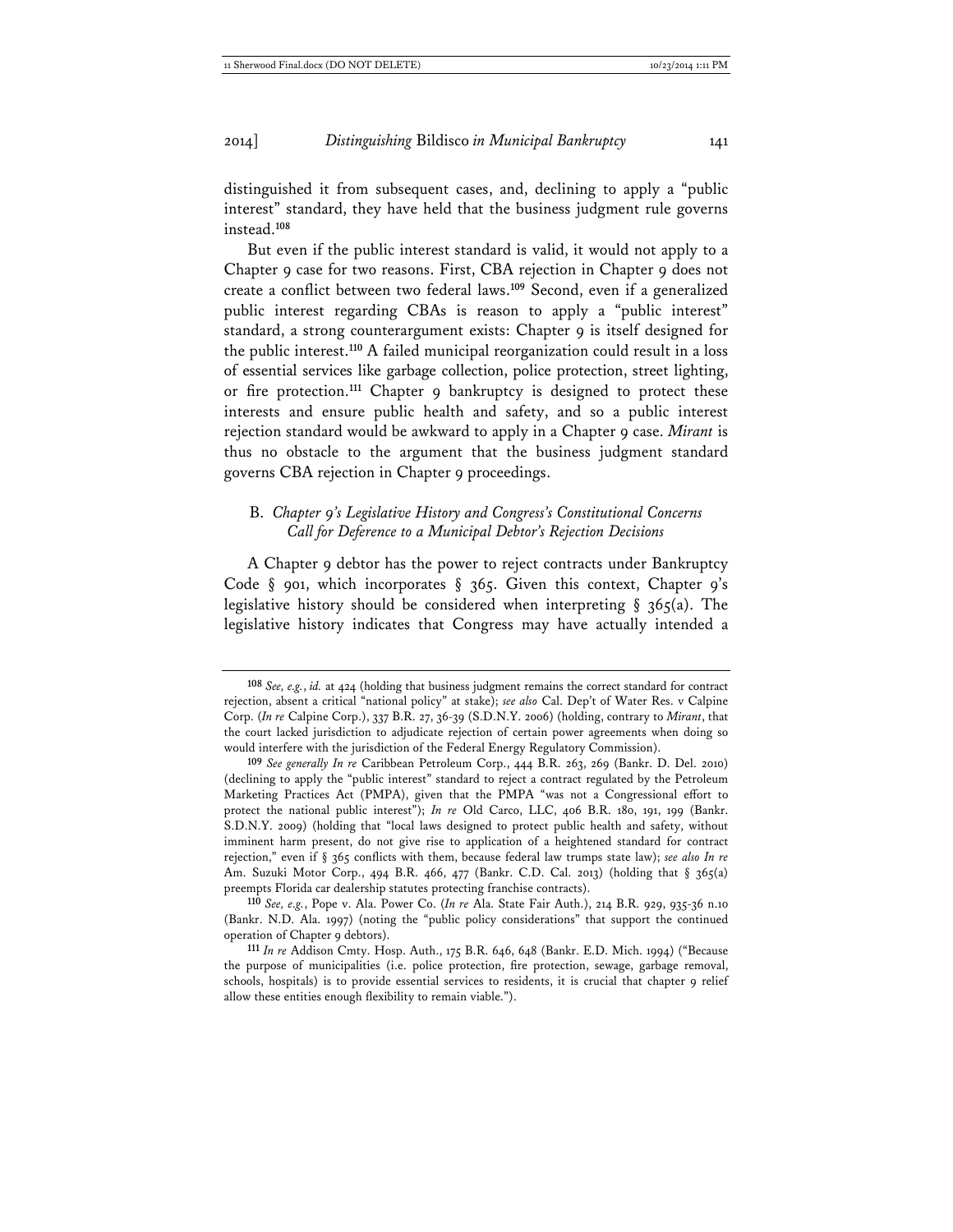deferential standard of approval, given its concern that the Tenth Amendment may require city autonomy in municipal bankruptcy.

Chapter 9 was crafted in the context of New York City's 1970s fiscal crisis.**<sup>112</sup>** New York was badly in debt, and President Gerald Ford wanted to avoid a federal bailout of the city.**<sup>113</sup>** President Ford thus proposed legislation to amend the then-existing municipal bankruptcy statute to prepare for the possibility of New York filing for bankruptcy.**<sup>114</sup>** Senator Quentin Burdick introduced the President's bill and quickly scheduled committee hearings.**<sup>115</sup>**

Although a municipal bankruptcy statute had existed since the 1930s, the Ford administration did not see it as a viable option for cities like New York.**<sup>116</sup>** The pre-1970s municipal bankruptcy statute was designed for small municipal corporations, like water districts or county hospitals.**<sup>117</sup>** According to the bill's drafters, large cities like New York or Detroit would need more expansive powers to successfully reorganize in bankruptcy.**<sup>118</sup>**

One of President Ford's proposed amendments was to give municipalities the power to reject contracts.**<sup>119</sup>** The pre-1970s municipal bankruptcy code did not permit contract rejection, but the new bill granted Chapter 9 debtors contract rejection powers.**<sup>120</sup>** The House Report explained that

**113** Gerald R. Ford, *695—The President's News Conference, November 26, 1975*, THE AM. PRESIDENCY PROJECT, http://www.presidency.ucsb.edu/ws/?pid=5399 (last visited Oct. 23, 2014), *archived at* http://perma.cc/6JJQ-TG63 ("I again ask the Congress promptly to amend the Federal bankruptcy laws so that if the New York plan fails, there will be an orderly procedure available.").

**114** *See supra* note 112.

**115** *See Hearings*, *supra* note 112, at 197 (statement of Sen. Roman L. Hruska) (commending the timeliness with which Senator Burdick scheduled the hearings).

**116** *See id.* at 197-98 (statement of Assistant Att'y Gen. Antonin Scalia, Office of Legal Counsel) (explaining that, under the then-existing statute, finding a majority of a large city's creditors within a short period of time would be an "impossible" task).

**117** *See id.* at 212 (remarking that the Supreme Court would be more likely to uphold "a bill that handles major municipalities the size of New York, Chicago, and so forth, than . . . a bill that could handle a very small water district").

**118** *See id.* at 209 (proposing that, because large cities are similar to—though still not as complicated as—major corporations, they should have more flexibility under bankruptcy law).

**119** *See* H.R. REP. NO. 94-686, at 17 (1975) ("Subsection (b) grants the court powers . . . to permit the rejection of executory contracts . . . .").

**120** *See id.* at 8 ("The bill grants the court two powers which a bankruptcy court has under Chapters X and XI . . . , but which had not previously been granted under Chapter IX. The first is the power to permit the petitioner to reject executory contracts.").

**<sup>112</sup>** *See The Bankruptcy Reform Act Revision of the Salary Fixing Procedure for Bankruptcy Judges: Adjustment of Debts of Political Subdivisions and Public Agencies and Instrumentalities: Hearing on S. 235, S. 236, S. 582, and S. 2597 Before the Subcomm. on Improvements in Judicial Machinery of the S. Committee on the Judiciary*, 94th Cong. 197 (1975) [hereinafter *Hearings*] (statement of Sen. Roman L. Hruska) ("President Ford proposed the addition of a new Chapter XVI to the bankruptcy laws to provide a remedy for New York City's fiscal problems.").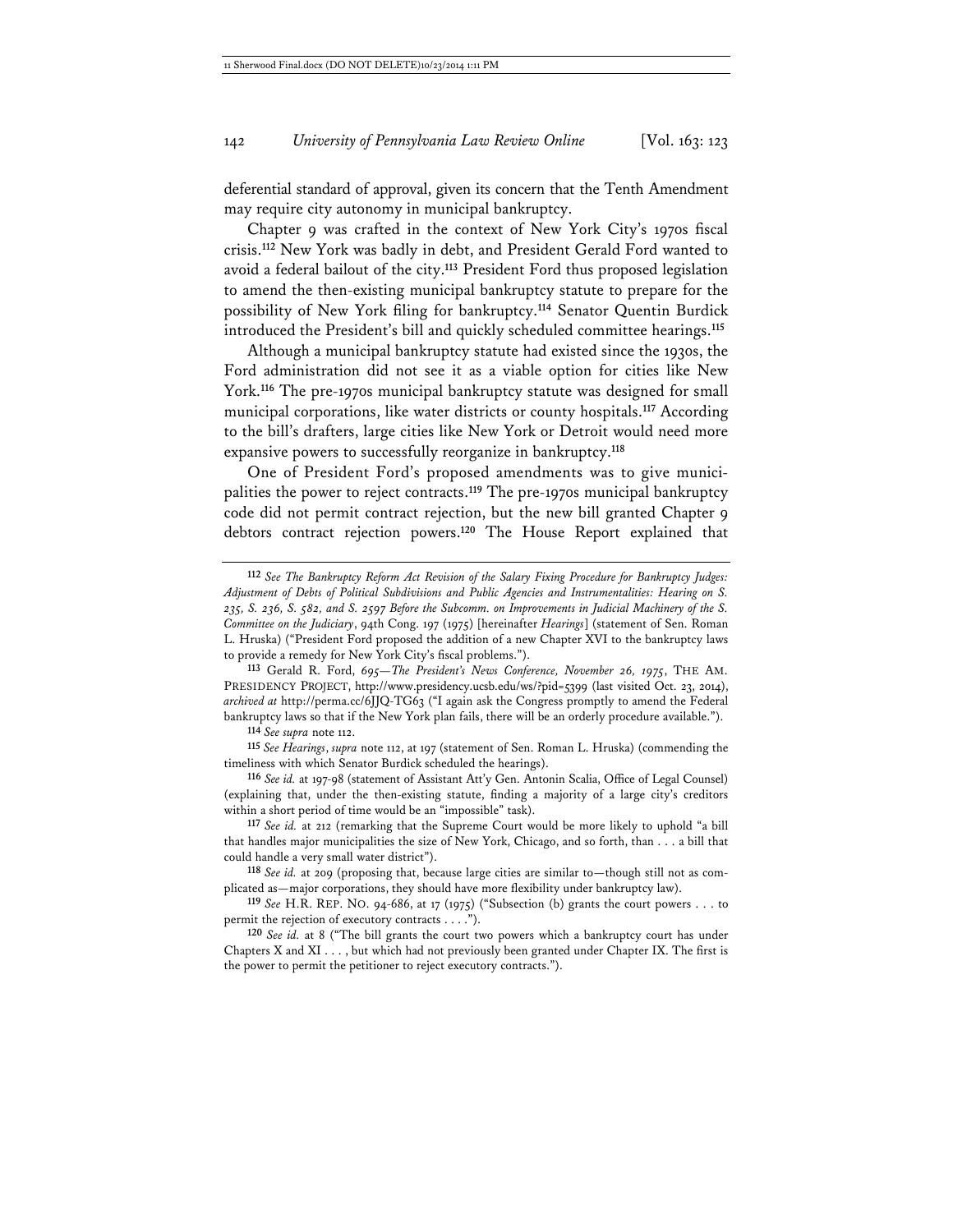"rejection of executory contracts" was "necessary to the continued functioning and subsequent rehabilitation of the [municipal] petitioner."**121** This provision was crucial, given that labor agreements can be among municipalities' largest expenditures.**<sup>122</sup>** The House Report, however, was ambiguous about what standards to apply to contract rejection.**<sup>123</sup>** The report simply noted that prior case law surrounding bankruptcy contract rejection statutes should be incorporated into Chapter 9, and it did not identify any particular rejection standard.**<sup>124</sup>**

Congress was also sensitive to state sovereignty and local control. The Tenth Amendment forbids federal violations of state sovereignty,**<sup>125</sup>** and municipalities operate as expressions of that sovereignty.**<sup>126</sup>** For this reason, in 1936 the Supreme Court in *Ashton v. Cameron County* struck down Congress's first attempt at writing a municipal bankruptcy law.**<sup>127</sup>** Although the Court subsequently upheld a nearly identical municipal bankruptcy

**122** *See generally supra* note 3.

**123** *See* H.R. REP. NO. 94-686, at 17 (stating merely that the statute "is broad in scope").

**124** *See id.* ("The abundant case law surrounding [other Bankruptcy Code provisions permitting executory contracts' rejection] is meant to be incorporated into Chapter IX. For example, the court may permit the rejection only after hearing on notice and only for reasons that have been established by case law under Chapters X and XI." (citation omitted)).

**125** *See* U.S. CONST. amend. X ("The powers not delegated to the United States by the Constitution, nor prohibited by it to the States, are reserved to the States respectively, or to the people."); Printz v. United States, 521 U.S. 898, 920-21 (1997) (holding that the Tenth Amendment protects state sovereignty, and asserting that the "local or municipal authorities form distinct and independent portions of the supremacy, no more subject, within their respective spheres, to the general authority than the general authority is subject to them, within its own sphere" (citation and internal quotation marks omitted)).

**126** *See generally* Ashton v. Cameron Cnty. Water Improvement Dist. No. One, 298 U.S. 513, 529-30 (1936) ("A municipal corporation like the city of Baltimore is a representative not only of the State, but is a portion of its governmental power."); *In re* Addison Cmty. Hosp. Auth., 175 B.R. 646, 649 (Bankr. E.D. Mich. 1994) (holding that "[o]ne of the powers reserved to states" by the Constitution "is the power to create and govern municipalities," and noting that 11 U.S.C. § 904 codifies this limitation).

**127** *See Ashton*, 298 U.S. at 530-32 ("Like any sovereignty, a State may voluntarily consent to be sued . . . . But nothing in this tends to support the view that the Federal Government, acting under the bankruptcy clause, may impose its will and impair state powers . . . ."). *Cf.* United States v. Bekins, 304 U.S. 27, 51-52 (1938) (upholding under the Tenth Amendment Congress's second attempt at drafting a municipal bankruptcy statute, because the new law properly limited the power of bankruptcy courts in municipal cases); *In re* Pierce Cnty. Hous. Auth., 414 B.R. 702, 715 (Bankr. W.D. Wash. 2009) (explaining that federal court power in Chapter 9 cases is limited, given the Supreme Court's decision "requiring that a municipality be left in control of its governmental affairs during a Chapter 9 case").

**<sup>121</sup>** *Id.* at 17. President Ford had also highlighted public employee labor contracts as one source of New York City's fiscal troubles. *See Hearings*, *supra* note 112, at 192 (remarks by President Gerald R. Ford) (noting the large discrepancy between the New York City public employees' pay and benefits and the lower amounts paid to public employees in other American cities).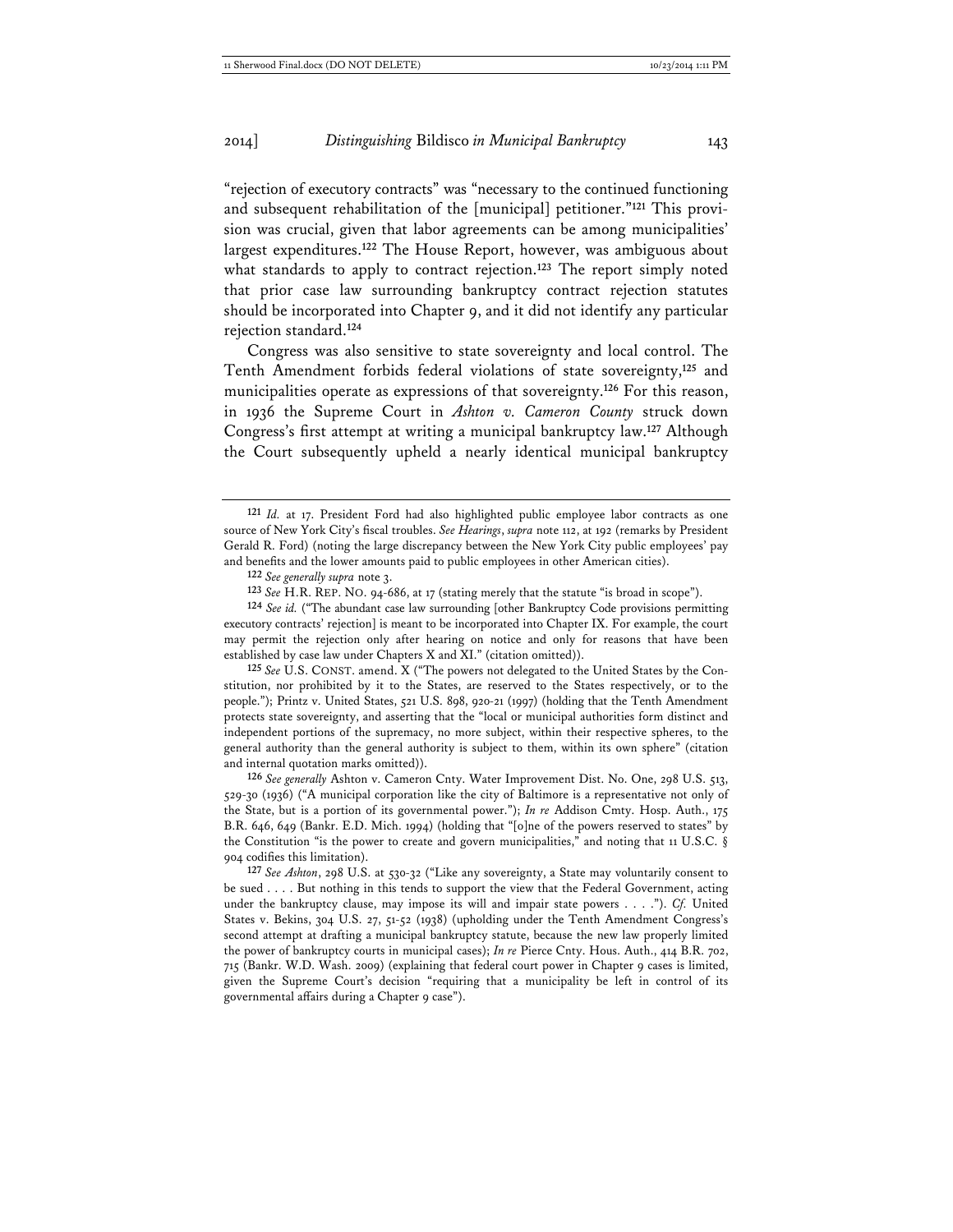statute in 1938,**<sup>128</sup>** Congress in the 1970s remained concerned about interfering with local governmental affairs in a way that might lead the Supreme Court to find a Tenth Amendment violation.**<sup>129</sup>** This concern extended to debates over contract rejection procedures.**<sup>130</sup>** During hearings on President Ford's bill, the Ford Administration sent one of its young attorneys to explain the Administration's proposal to Congress: Antonin Scalia. Then-Assistant Attorney General Scalia answered questions about the Ford Administration's proposed bill and its constitutionality. In the context of these questions, Assistant Attorney General Scalia's answers implied a standard for the rejection of labor contracts under the bill that would give deference to bankrupt municipalities:

SENATOR BURDICK. Do you believe that the court should have the power to cancel labor contracts or person [sic] plans where it determines that they are too burdensome for the State?

MR. SCALIA. Well; no, sir. It is never a question of the power of the court to cancel them. The court under this proposal does not run the city and does not direct anything to be done.

The city can offer to renegotiate contracts, to do whatever it thinks is necessary and reasonable to put its house in order. It would be a voluntary action by the city presented to the court, and the court could approve that action if it considered it reasonable.**<sup>131</sup>**

This colloquy with the Judiciary Committee shows that the drafters of the Chapter 9 amendments may have intended for bankruptcy courts to approve labor contract rejections under a deferential standard of approval. A deferential standard would prevent a federal bankruptcy judge from "run[ing] the city" and thus intruding on a bankrupt city's autonomy.

The general rule for considering legislative history in statutory interpretation holds that "no significance should be accorded statements made by interested *witnesses* at congressional hearings."**<sup>132</sup>** However, courts have held that statements made at hearings by the *drafters* of legislation may be

**<sup>128</sup>** *See supra* note 127.

**<sup>129</sup>** *See Hearings*, *supra* note 112, at 223-24 (statements of Sen. Roman L. Hruska and Assistant Att'y Gen. Antonin Scalia, Office of Legal Counsel) (discussing the bill's constitutionality).

**<sup>130</sup>** *See id.* at 221 (statements of Sen. Quentin Burdick and Assistant Att'y Gen. Antonin Scalia, Office of Legal Counsel) (discussing bankruptcy courts' power to cancel labor contracts under the proposed bill).

**<sup>131</sup>** *See id.* at 221.

**<sup>132</sup>** Occidental Chem. Corp. v. Power Auth. of N.Y., 786 F. Supp. 316, 329 (W.D.N.Y. 1992).